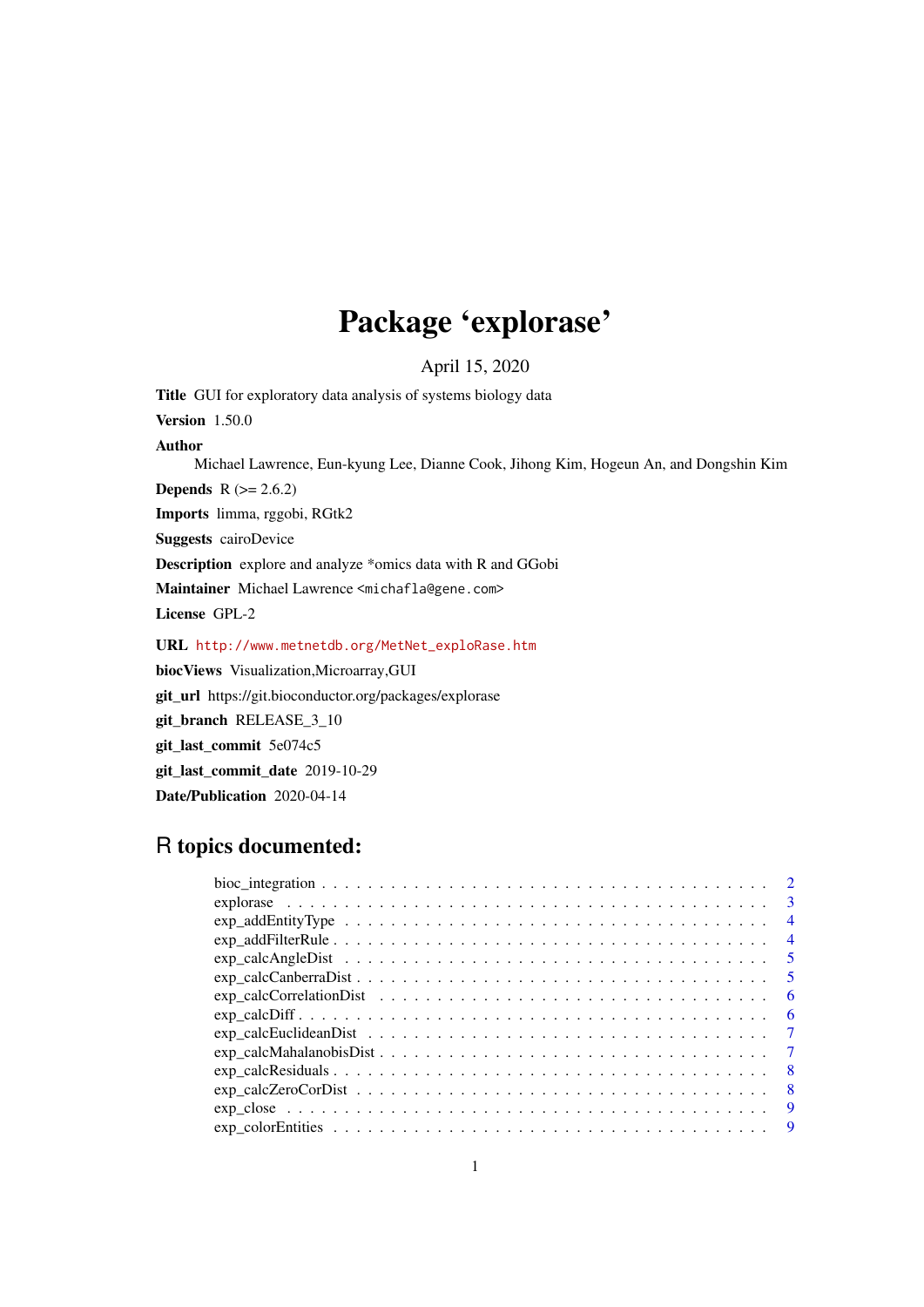<span id="page-1-0"></span>

| 11                                                                                                                            |
|-------------------------------------------------------------------------------------------------------------------------------|
| <sup>12</sup>                                                                                                                 |
| -12                                                                                                                           |
| $exp_{i}$ entity Selection $\ldots \ldots \ldots \ldots \ldots \ldots \ldots \ldots \ldots \ldots \ldots \ldots \ldots$<br>13 |
| -13                                                                                                                           |
|                                                                                                                               |
| -14                                                                                                                           |
| -15                                                                                                                           |
| 15                                                                                                                            |
| 16                                                                                                                            |
| -16                                                                                                                           |
| 17<br>$exp_{i}$ list Selection $\ldots \ldots \ldots \ldots \ldots \ldots \ldots \ldots \ldots \ldots \ldots \ldots \ldots$   |
| <b>17</b>                                                                                                                     |
| 18                                                                                                                            |
| 18<br>$exp\_loadFiles \ldots \ldots \ldots \ldots \ldots \ldots \ldots \ldots \ldots \ldots \ldots \ldots$                    |
| -19                                                                                                                           |
| 20                                                                                                                            |
| $exp\_loadProject \ldots \ldots \ldots \ldots \ldots \ldots \ldots \ldots \ldots \ldots \ldots \ldots$<br>20                  |
| 21                                                                                                                            |
| 21                                                                                                                            |
| $exp\_showClustering$<br>22                                                                                                   |
| 22                                                                                                                            |
| 23                                                                                                                            |
| 23                                                                                                                            |
|                                                                                                                               |

#### **Index** [24](#page-23-0)

bioc\_integration *ExpressionSet Integration*

# Description

Functions loading and retrieving Bioconductor ExpressionSet objects to and from exploRase.

#### Usage

```
exp_loadExpressionSet(exprset, type = exp_entityType())
exp_phenoData(type = exp_entityType())
exp_featureData(type = exp_entityType())
exp_expressionSet(type = exp_entityType())
```
# Arguments

| exprset | The Expression Set to load.                    |
|---------|------------------------------------------------|
| type    | The type of the biological entity (e.g. gene). |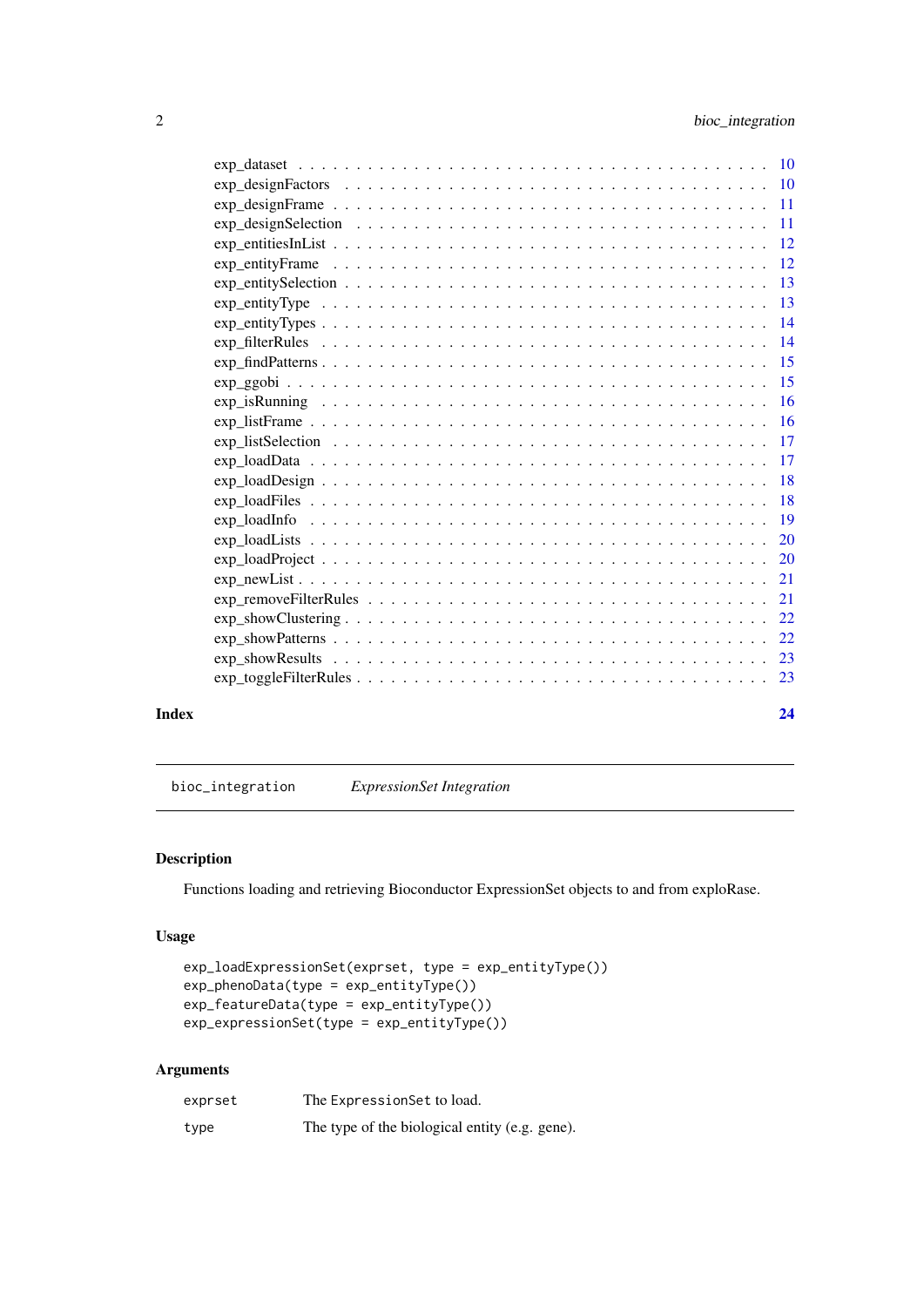#### <span id="page-2-0"></span>explorase 3

#### Details

To load a ExpressionSet instance into exploRase, call exp\_loadExpressionSet.

The function exp\_expressionSet retrieves the ExpressionSet representing the data stored in exploRase for the given entity type. exp\_phenoData and exp\_featureData retrieve only the phenoData and featureData components, respectively.

#### Value

For exp\_expressionSet, an ExpressionSet. For exp\_phenoData, an AnnotatedDataFrame representing the phenotype data (i.e. experimental design, see [exp\\_designFrame](#page-10-1)). For exp\_featureData, an AnnotatedDataFrame representing the feature annotations (i.e. the entity info, see [exp\\_entityFrame](#page-11-1)).

#### Author(s)

Michael Lawrence

#### See Also

[explorase](#page-2-1) for loading data and starting exploRase in one call. exp\_designFrame, exp\_entityFrame, exp\_dataset, etc for retrieving data from exploRase.

<span id="page-2-1"></span>explorase *Start exploRase*

#### Description

The main function of exploRase, normally invoked without arguments, unless one already has data/metadata in the R session to load.

## Usage

```
explorase(exp_data = NULL, entity_info = NULL, design_info = NULL, type = "gene",
network = NULL, entity_lists = NULL, gobi = ggobi_get(), quit_on_exit = F)
```
#### Arguments

| exp_data     | Experimental data to load                            |
|--------------|------------------------------------------------------|
| entity_info  | Entity metadata to load                              |
| design_info  | Experimental design information to load              |
| type         | The entity type of the data being loaded             |
| network      | A Bioconductor "graph" to load (not yet implemented) |
| entity_lists | A list of entity lists to load                       |
| gobi         | The GGobi session to use                             |
| quit_on_exit | Whether R should quit when exploRase is exited       |

## Author(s)

Michael Lawrence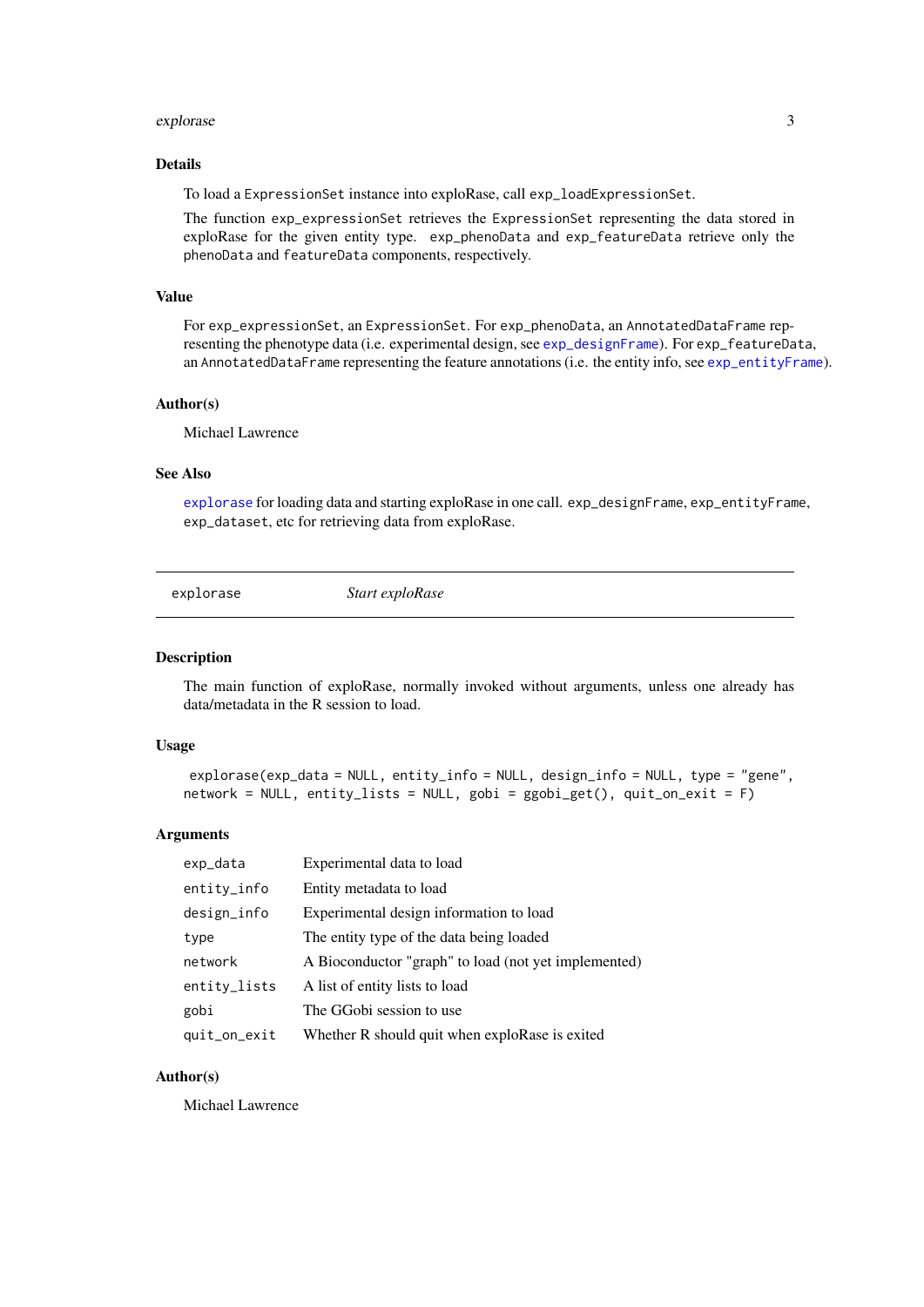<span id="page-3-0"></span>exp\_addEntityType *Add an entity type*

# Description

Adds an entity type of the given name with a plural human-readable label.

# Usage

```
exp_addEntityType(ent_type, label = paste(ent_type, "s", sep=""))
```
#### Arguments

| ent_type | The unique identifier of the entity type                    |
|----------|-------------------------------------------------------------|
| label    | The plural label used for the tab in the metadata notebook. |

#### Details

When an entity type is added to exploRase, a new tab is added to the metadata notebook with the provided plural label. Data and metadata corresponding to the type may then be loaded into exploRase.

#### Author(s)

Michael Lawrence <mflawren@fhcrc.org>

| exp_addFilterRule | Add a filter rule |
|-------------------|-------------------|
|-------------------|-------------------|

#### Description

Adds a filter rule to the exploRase filter model for the given entity type

## Usage

```
exp_addFilterRule(id, column, op, expr, active = T, ent_type = exp_entityType())
```
#### Arguments

| id       | A unique identifier for the filter rule                        |
|----------|----------------------------------------------------------------|
| column   | The metadata column checked by the rule                        |
| op       | The operator $(<, >, ==, etc)$ used for checking the values    |
| expr     | The right hand expression against which the values are checked |
| active   | Whether the rule should be immediately active.                 |
| ent_type | The entity type of the metadata being filtered                 |

# Author(s)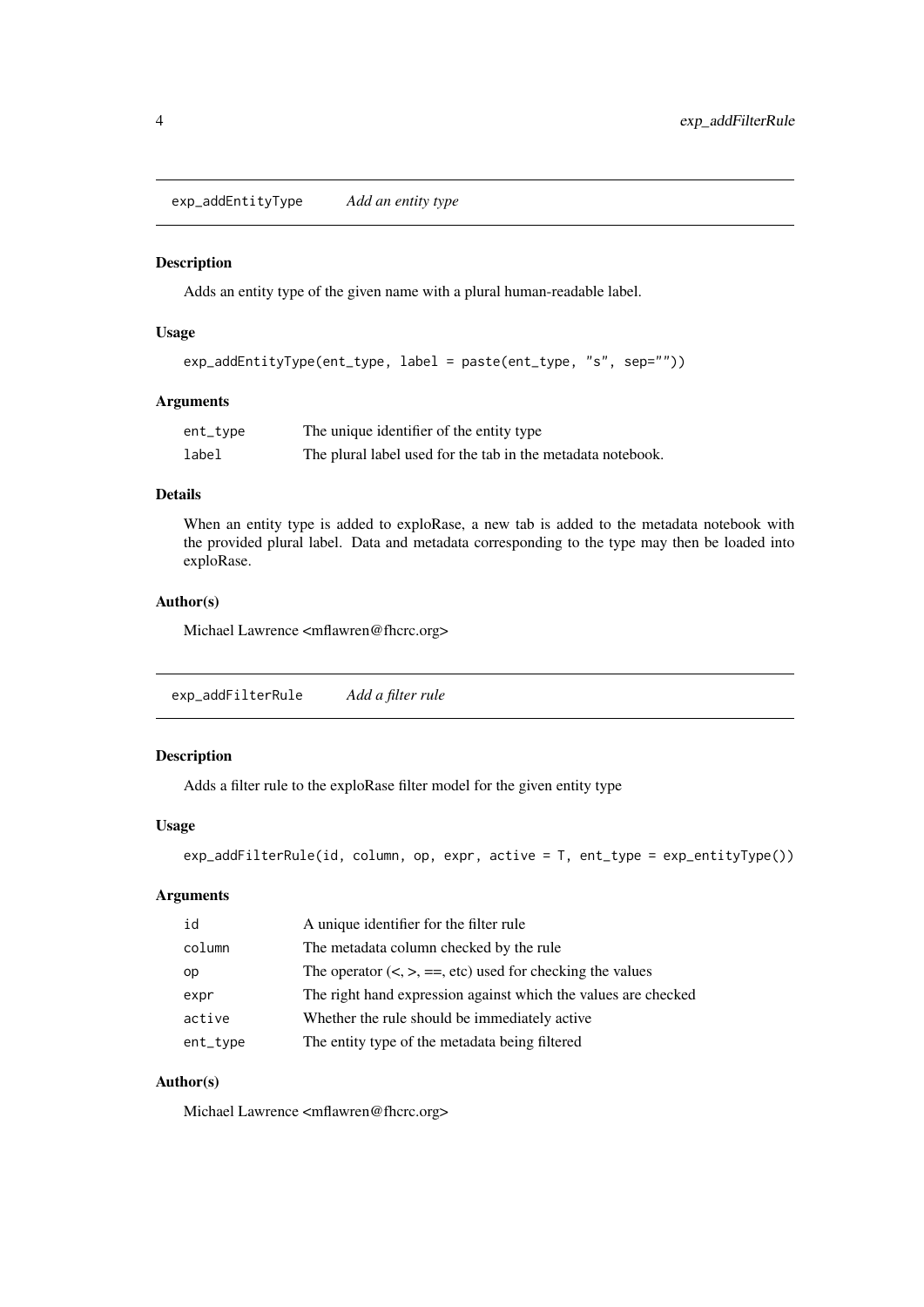<span id="page-4-0"></span>exp\_calcAngleDist *Caclulate angle distance*

# Description

Calculates angle distance between sample vectors x and y

# Usage

```
exp_calcAngleDist(x, y)
```
#### Arguments

| normally a column from the experimental data matrix |
|-----------------------------------------------------|
| normally a column from the experimental data matrix |

# Author(s)

Michael Lawrence <mflawren@fhcrc.org>

exp\_calcCanberraDist *Calculate Canberra distance*

# Description

Calculates Canberra distance between ent and the other entities across the conditions the samples (columns) in the data frame ent\_data

# Usage

```
exp_calcCanberraDist(ent_data, ent)
```
# Arguments

| ent data | a data frame of experimental data, according to exploRase conventions |
|----------|-----------------------------------------------------------------------|
| ent      | the id of an entity that is compared to the entities in ent_data      |

# Author(s)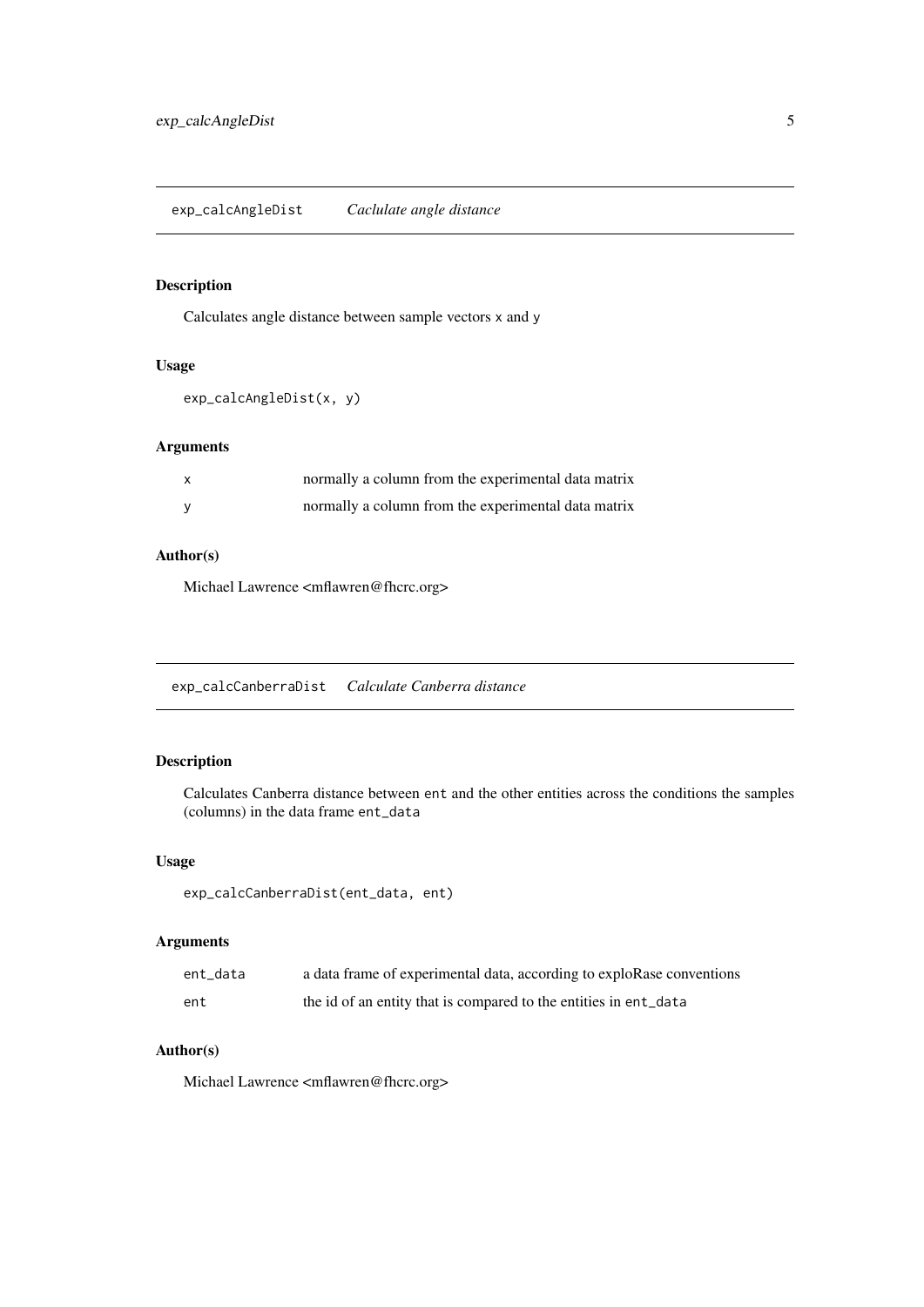<span id="page-5-0"></span>exp\_calcCorrelationDist

*Calculate correlation distance*

## Description

Calculates correlation distance between ent and the other entities across the conditions the samples (columns) in the data frame ent\_data

# Usage

exp\_calcCorrelationDist(ent\_data, ent)

## Arguments

| ent data | a data frame of experimental data, according to exploRase conventions |
|----------|-----------------------------------------------------------------------|
| ent      | the id of an entity that is compared to the entities in ent_data      |

# Author(s)

Michael Lawrence <mflawren@fhcrc.org>

| exp_calcDiff | Calculate difference |  |
|--------------|----------------------|--|
|--------------|----------------------|--|

# Description

Just calculates y - x. You're probably better off just doing that.

#### Usage

```
exp_calcDiff(x, y)
```
# Arguments

| X | normally a column from the experimental data matrix |
|---|-----------------------------------------------------|
|   | normally a column from the experimental data matrix |

# Author(s)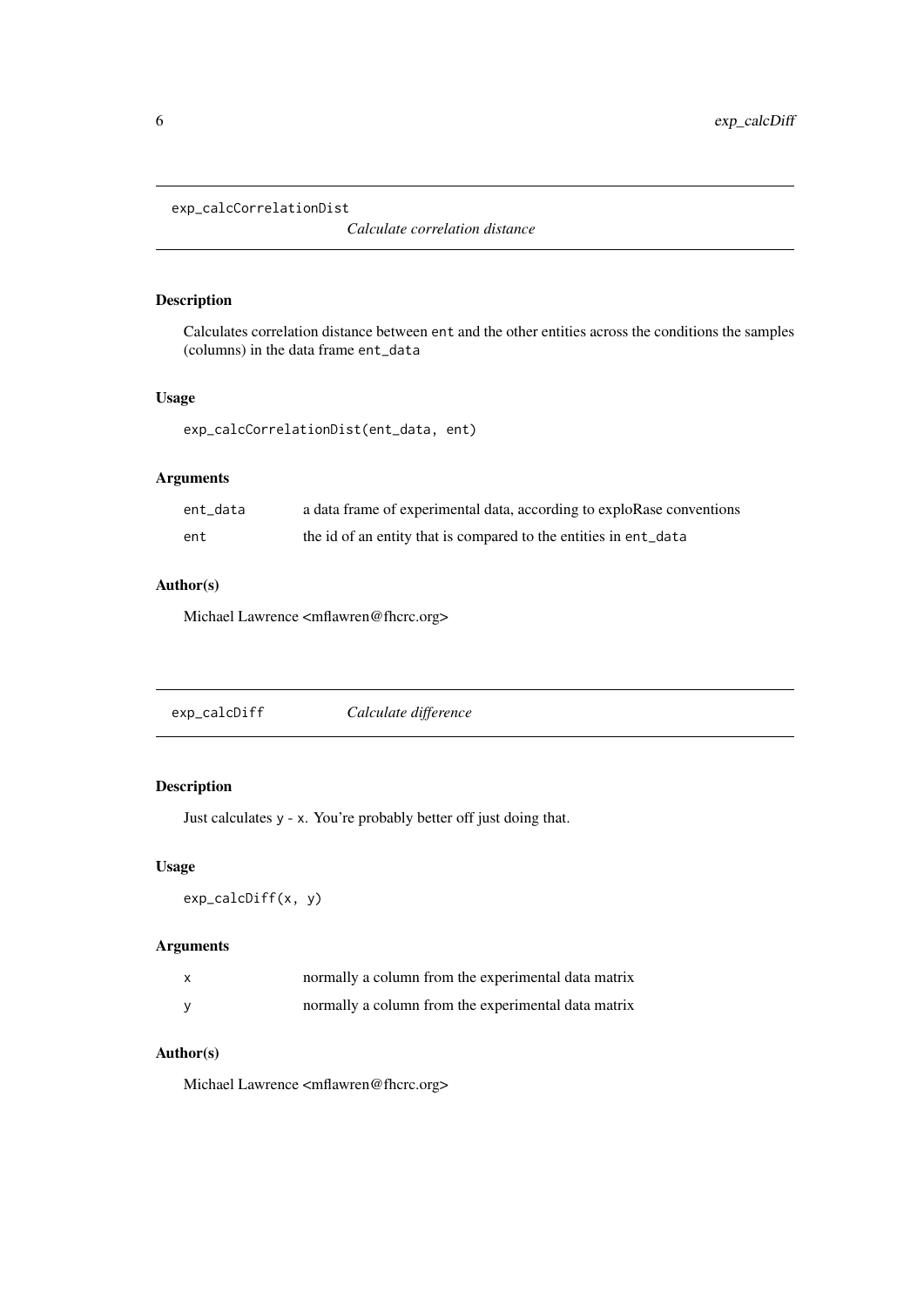<span id="page-6-0"></span>exp\_calcEuclideanDist *Calculate Euclidean distance*

## Description

Calculates Euclidean distance between ent and the other entities across the samples (columns) in the data frame ent\_data

#### Usage

exp\_calcEuclideanDist(ent\_data, ent)

## Arguments

| ent data | a data frame of experimental data, according to exploRase conventions |
|----------|-----------------------------------------------------------------------|
| ent      | the id of an entity that is compared to the entities in ent_data      |

#### Author(s)

Michael Lawrence <mflawren@fhcrc.org>

```
exp_calcMahalanobisDist
```
*Calculate Mahalanobis distance*

### Description

Calculates mahalanobis distance between the samples (columns) in the data frame ent\_data

#### Usage

exp\_calcMahalanobisDist(ent\_data)

#### Arguments

ent\_data a data frame of experimental data, according to exploRase conventions

#### Author(s)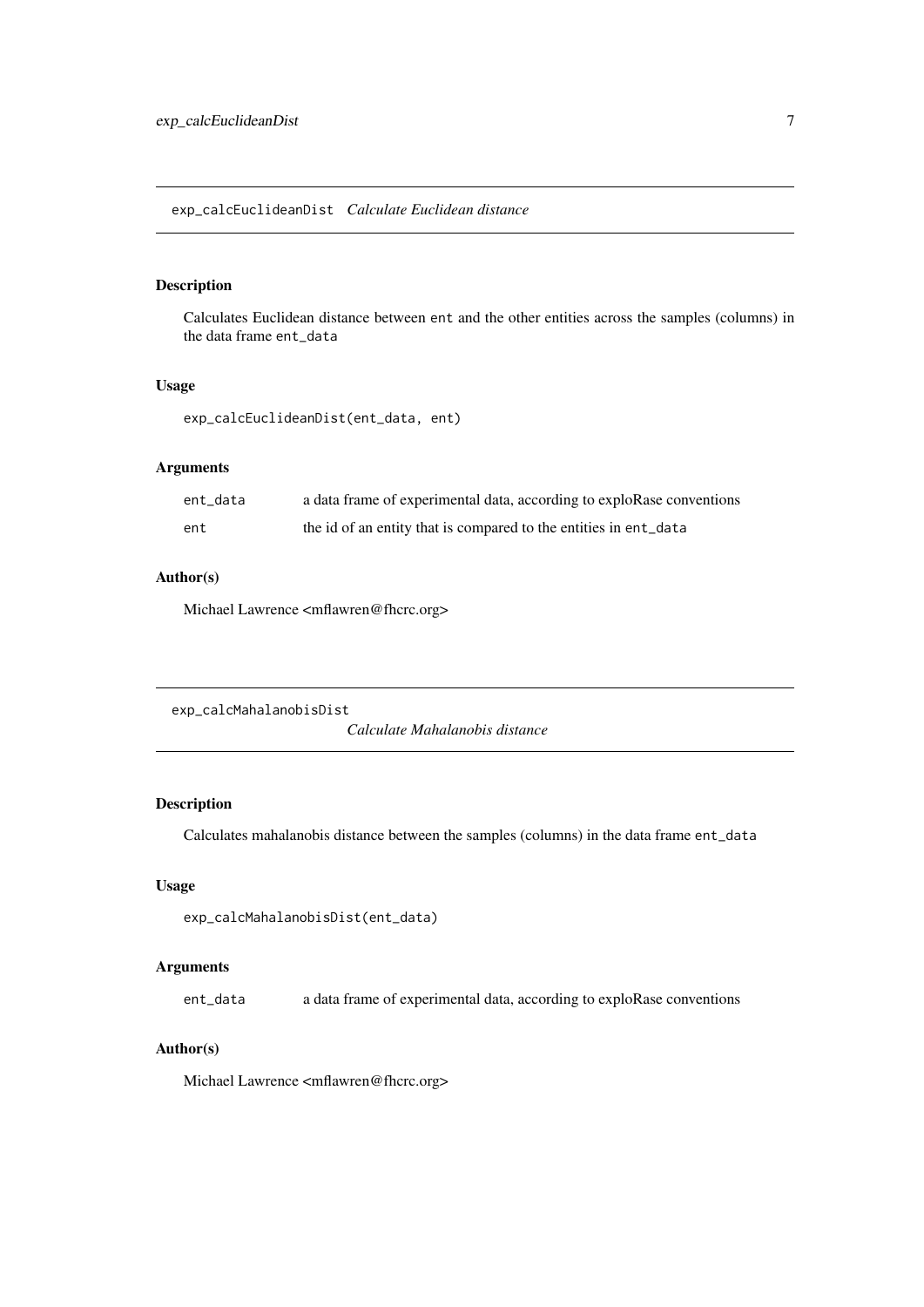<span id="page-7-0"></span>exp\_calcResiduals *Calculate residuals*

# Description

Calculates the residuals from a linear regression of sample y against sample x

# Usage

```
exp_calcResiduals(x, y)
```
#### Arguments

| normally a column from the experimental data matrix |
|-----------------------------------------------------|
| normally a column from the experimental data matrix |

# Author(s)

Michael Lawrence <mflawren@fhcrc.org>

exp\_calcZeroCorDist *Calculate zero-correlation distance*

#### Description

Calculates zero (uncentered) correlation distance between ent and the other entities across the samples (columns) in the data frame ent\_data

# Usage

```
exp_calcZeroCorDist(ent_data, ent)
```
# Arguments

| ent data | a data frame of experimental data, according to exploRase conventions |
|----------|-----------------------------------------------------------------------|
| ent      | the id of an entity that is compared to the entities in ent_data      |

## Author(s)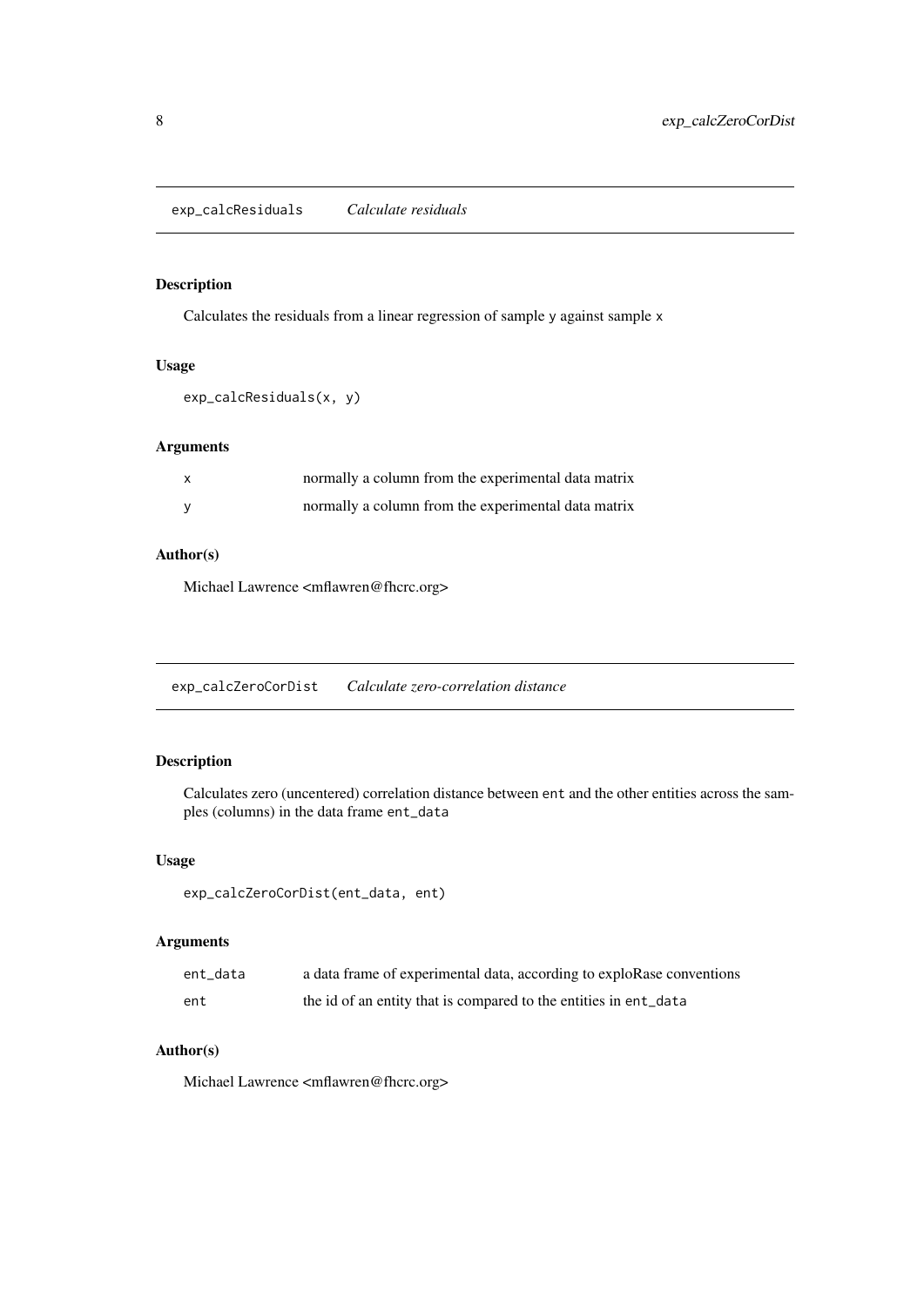<span id="page-8-0"></span>

# Description

Close (shutdown) exploRase

#### Usage

exp\_close()

# Author(s)

Michael Lawrence

exp\_colorEntities *Coloring entities*

# Description

Set the color for the specified entities of the current entity type in GGobi

# Usage

exp\_colorEntities(entities = getEntityIds(), color)

# Arguments

| entities | the entities to color                                      |
|----------|------------------------------------------------------------|
| color    | the color index (as interpreted by GGobi) for the entities |

# Author(s)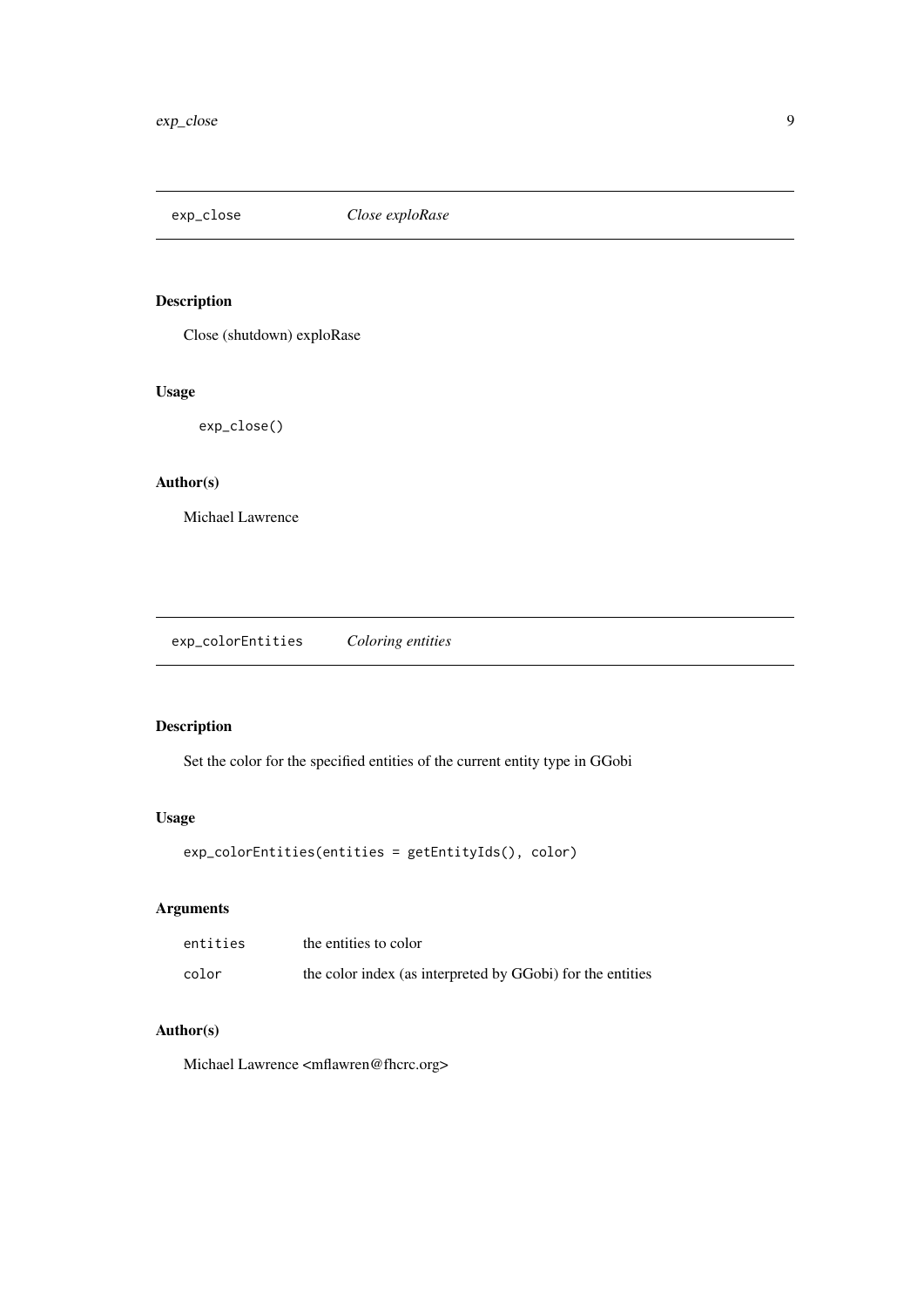<span id="page-9-0"></span>

#### Description

Get experimental data of the specified type out of exploRase

#### Usage

```
exp_dataset(ent_type = exp_entityType())
exp_dataFrame(ent_type = exp_entityType())
```
#### Arguments

```
ent_type the entity type ("gene", "met", ...) of the data
```
#### Details

The result of exp\_dataset allows one to directly manipulate the GGobi dataset. If only a data.frame is required, exp\_dataFrame is a more convenient path.

#### Value

For exp\_dataset, a GGobi dataset, see rggobi documentation. For exp\_dataFrame, a data.frame coerced from the result of exp\_dataset.

# Author(s)

Michael Lawrence <mflawren@fhcrc.org>

exp\_designFactors *Get the exp. design factors*

#### Description

Gets a vector of the names of the factors in the experimental design

#### Usage

```
exp_designFactors(ent_type = exp_entityType(), treatments_only = FALSE)
```
#### Arguments

ent\_type the entity type ("gene", "met", etc)

treatments\_only

if TRUE, only include treatments (eg genotype), leaving out eg ID and replicate.

#### Value

A vector of factor names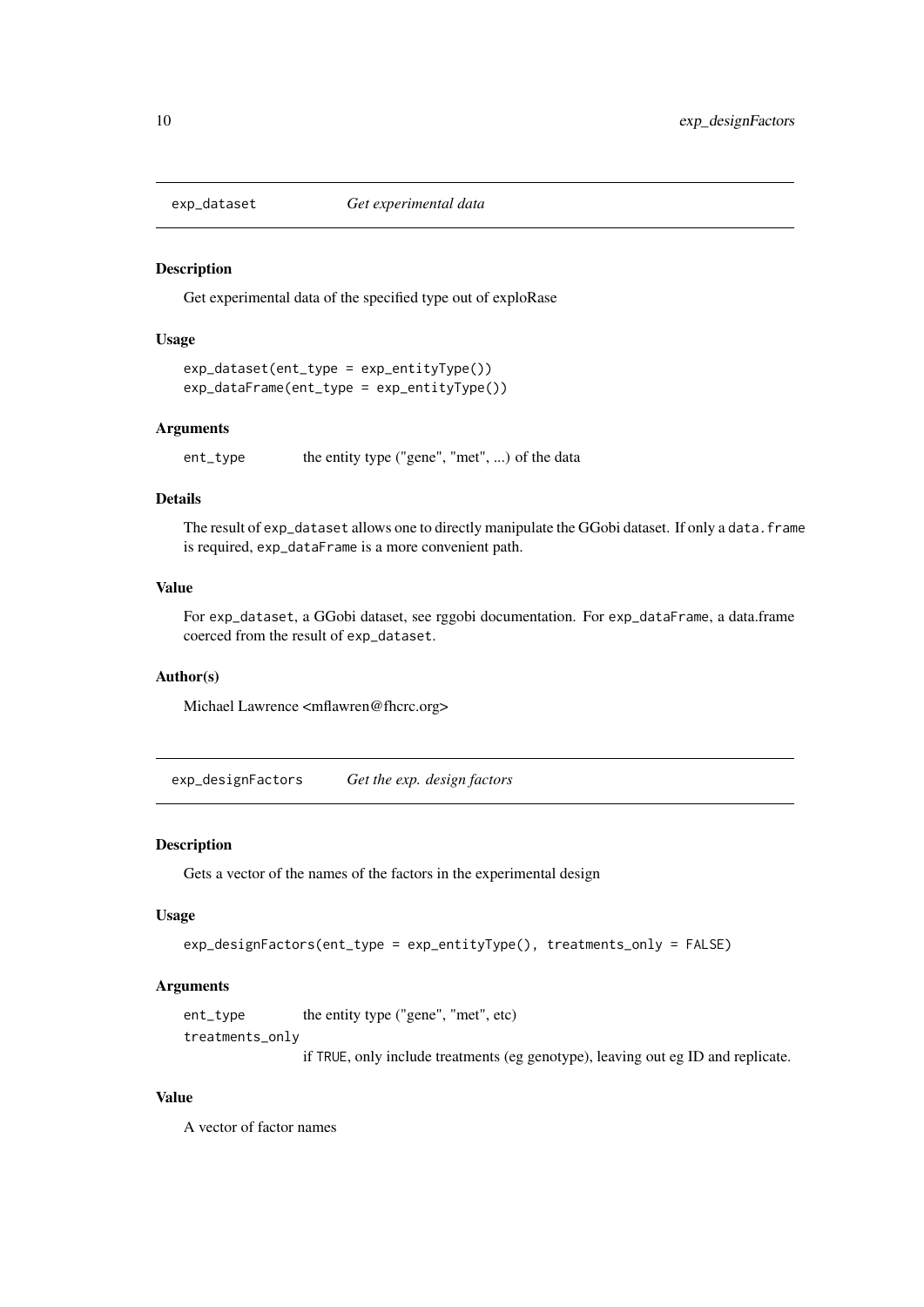<span id="page-10-0"></span>exp\_designFrame 11

#### Author(s)

Michael Lawrence <mflawren@fhcrc.org>

<span id="page-10-1"></span>exp\_designFrame *Get the exp. design*

#### Description

Gets a data frame containing the experimental design information for the given entity type.

#### Usage

```
exp_designFrame(ent_type = exp_entityType(), treatments_only = FALSE)
```
### Arguments

ent\_type the entity type ("gene", "met", etc)

treatments\_only

if TRUE, only include treatment columns (eg genotype), leaving out eg ID and replicate.

## Value

A data frame with conditions as rows and factors as columns.

#### Author(s)

Michael Lawrence <mflawren@fhcrc.org>

exp\_designSelection *Get selected conditions*

#### Description

Gets a vector of the names of the selected conditions in the condition list.

#### Usage

exp\_designSelection()

#### Value

A vector of condition names

#### Author(s)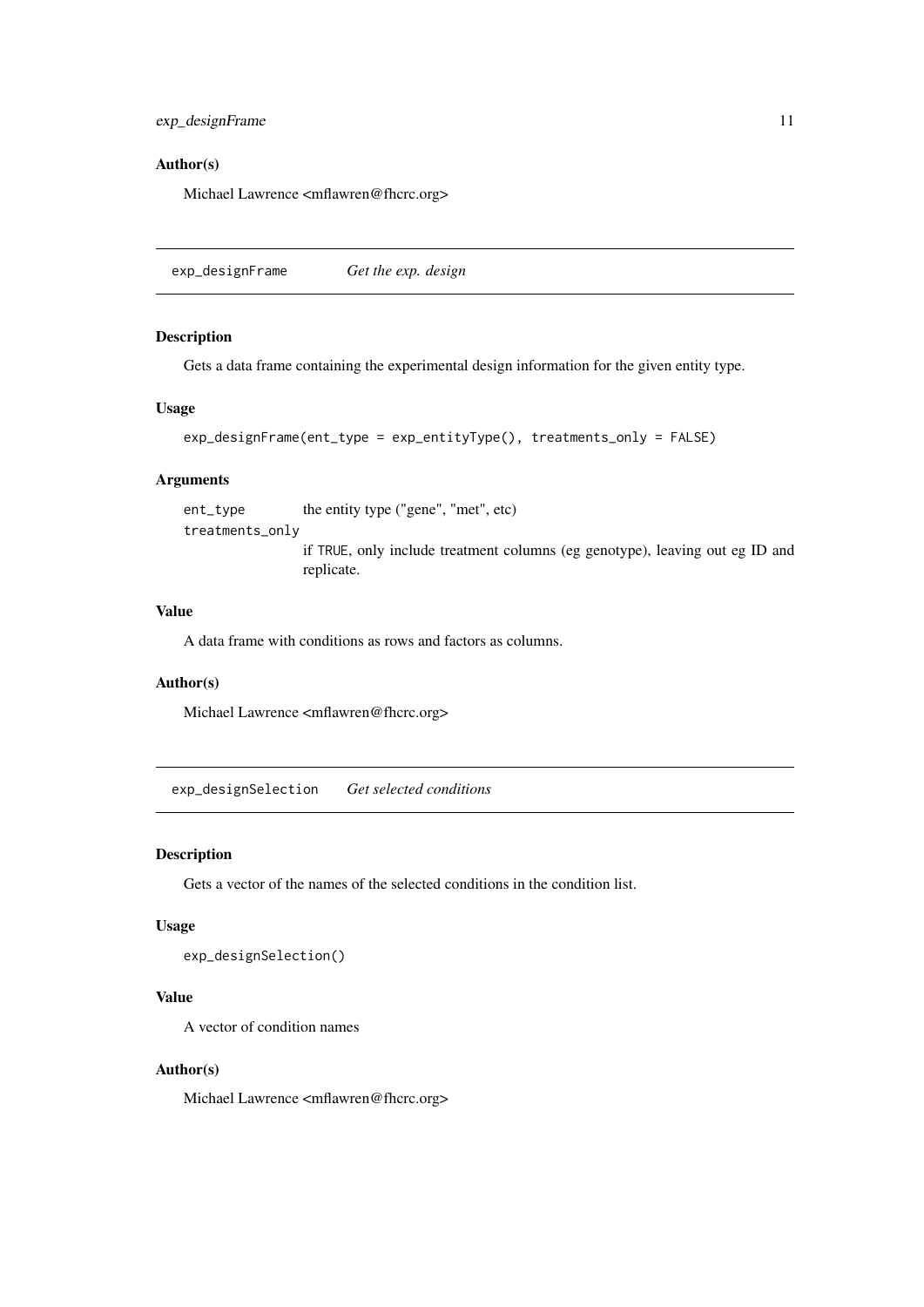<span id="page-11-0"></span>exp\_entitiesInList *Get the entities in a list*

# Description

Gets the ID's of the entities in a specified list and of the specified types.

## Usage

exp\_entitiesInList(list, types = exp\_entityTypes())

# Arguments

| list  | The name of the entity list     |
|-------|---------------------------------|
| types | The types of entities to return |

# Value

The entity ID's of the specified types belonging to the list

#### Author(s)

Michael Lawrence <mflawren@fhcrc.org>

<span id="page-11-1"></span>exp\_entityFrame *Get entity metadata*

#### Description

Retrieves the entity metadata table for the given type as a data frame

## Usage

```
exp_entityFrame(ent_type = exp_entityType())
```
# Arguments

ent\_type the entity type for which the metadata is retrieved

#### Author(s)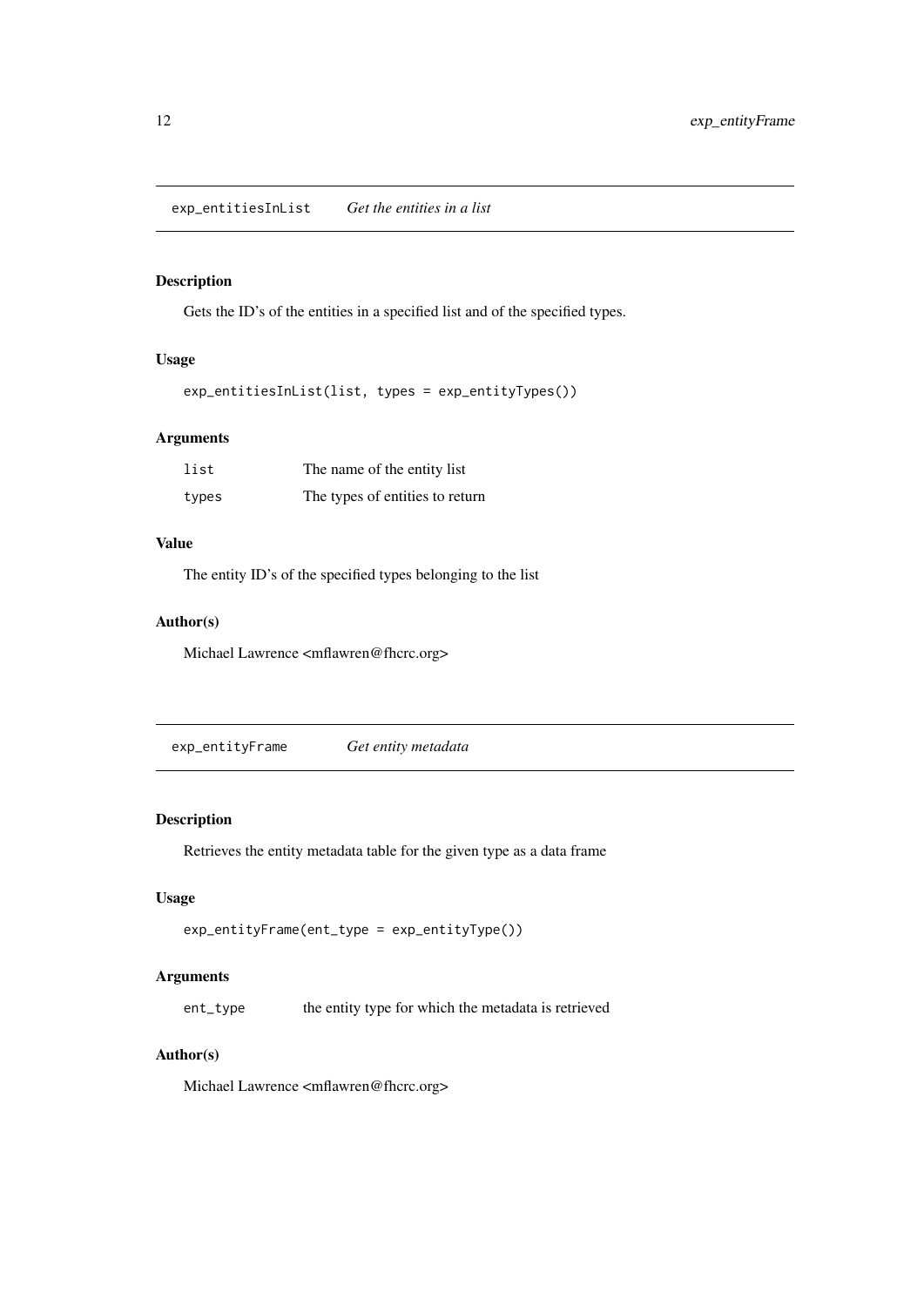<span id="page-12-0"></span>exp\_entitySelection *Get selected entities*

# Description

Gets the ID's of the entities selected in the metadata table of the given type.

## Usage

```
exp_entitySelection(ent_type = exp_entityType())
```
#### Arguments

ent\_type The entity type for which the selected is retrieved

# Value

The entity ID's

# Author(s)

Michael Lawrence <mflawren@fhcrc.org>

exp\_entityType *Get the current entity type*

# Description

Retrieves the entity type with its tab selected in the metadata notebook.

# Usage

```
exp_entityType()
```
#### Value

Name of the current entity type

# Author(s)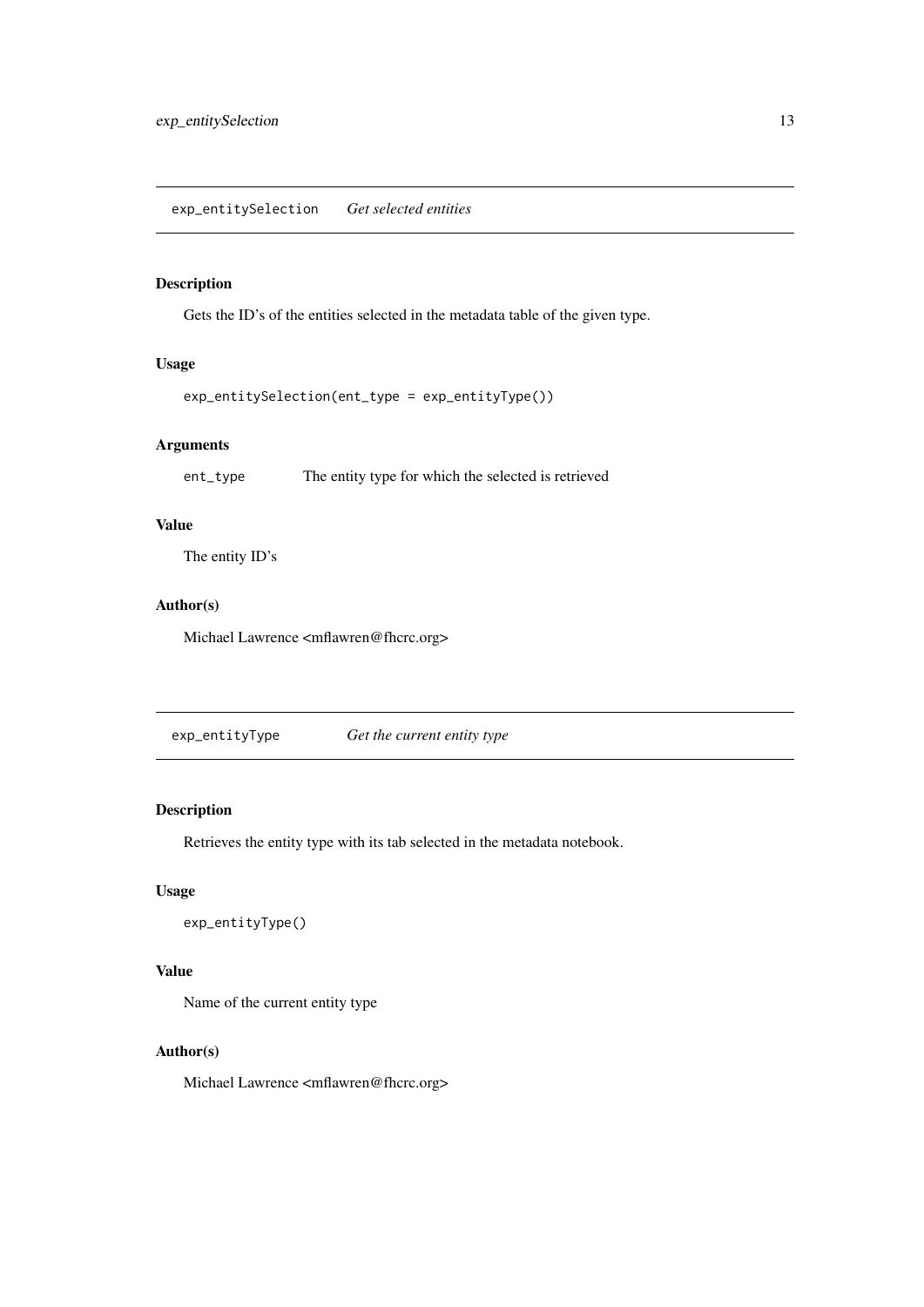<span id="page-13-0"></span>exp\_entityTypes *Get all entity types*

# Description

Retrieves the identifiers for all entity types in exploRase.

#### Usage

```
exp_entityTypes()
```
# Value

Vector of entity type names

# Author(s)

Michael Lawrence <mflawren@fhcrc.org>

exp\_filterRules *Get filter rules*

# Description

Gets the filter rules for the metadata of the given type

#### Usage

```
exp_filterRules(ent_type = exp_entityType())
```
# Arguments

ent\_type the entity type of the metadata being filtered by the rules

#### Author(s)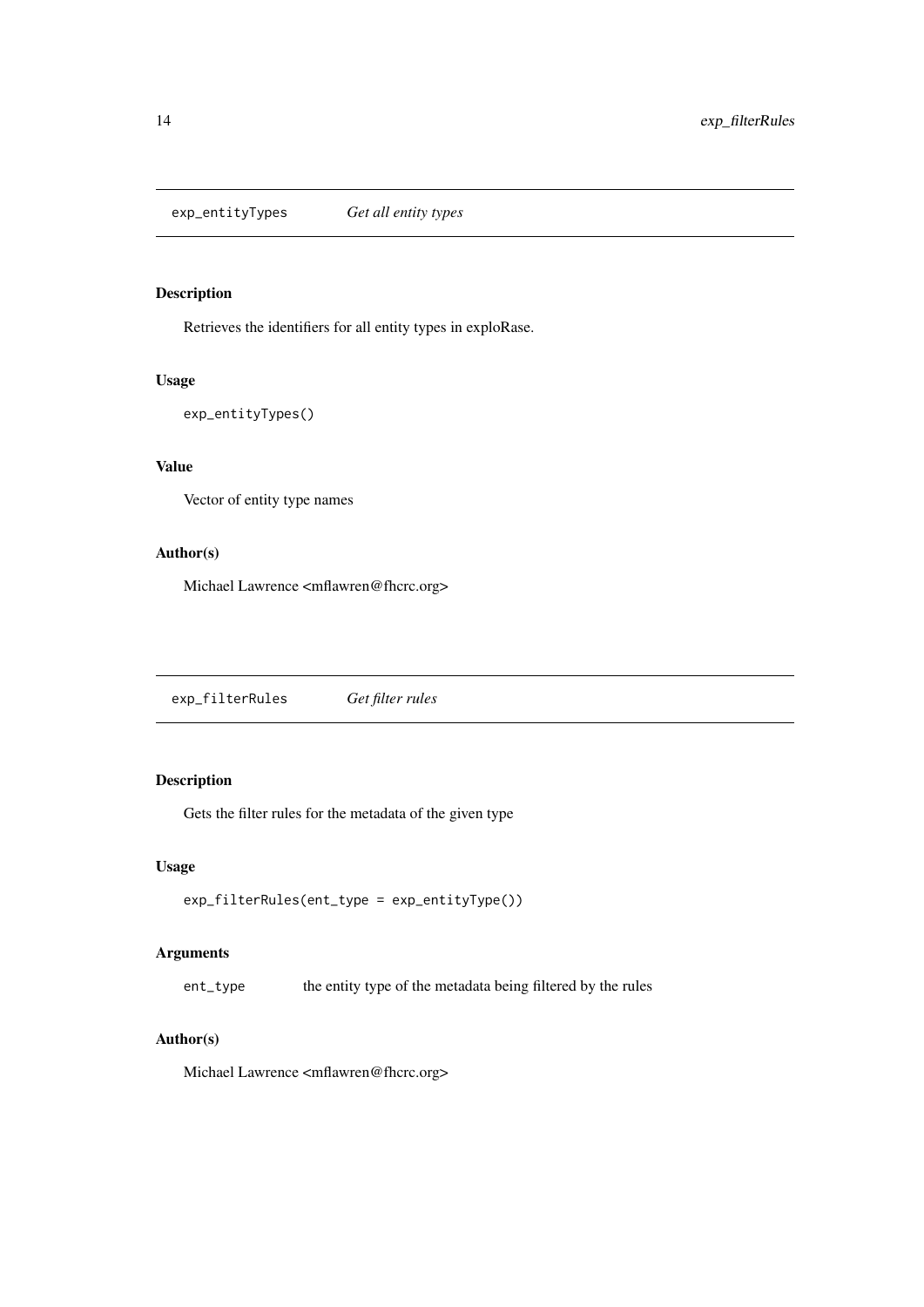<span id="page-14-1"></span><span id="page-14-0"></span>exp\_findPatterns *Find Patterns*

#### Description

Finds patterns in data. Transitions within range of 'fraction' (centered on median) are considered flat (unchanging). Those below are falling and those above are rising.

#### Usage

exp\_findPatterns(data, flat\_fraction)

#### Arguments

data A data frame of experimental data according to exploRase conventions.

flat\_fraction The fraction of transitions considered unchanged, centered on median.

#### Value

a data frame, with a row for each gene. The first column is the sum of  $x^i$  over all i from 1 to ncol(data)-1, where x is 1, 2, or 3, depending on whether the pattern is up, same, or down, respectively, for transition i. The second column contains the magnitude of the pattern.

#### Author(s)

Michael Lawrence <mflawren@fhcrc.org>

exp\_ggobi *Get the GGobi session*

#### Description

Gets the GGobi session being used by exploRase. Will restart GGobi if it died

## Usage

exp\_ggobi()

#### Value

The GGobi session

#### Author(s)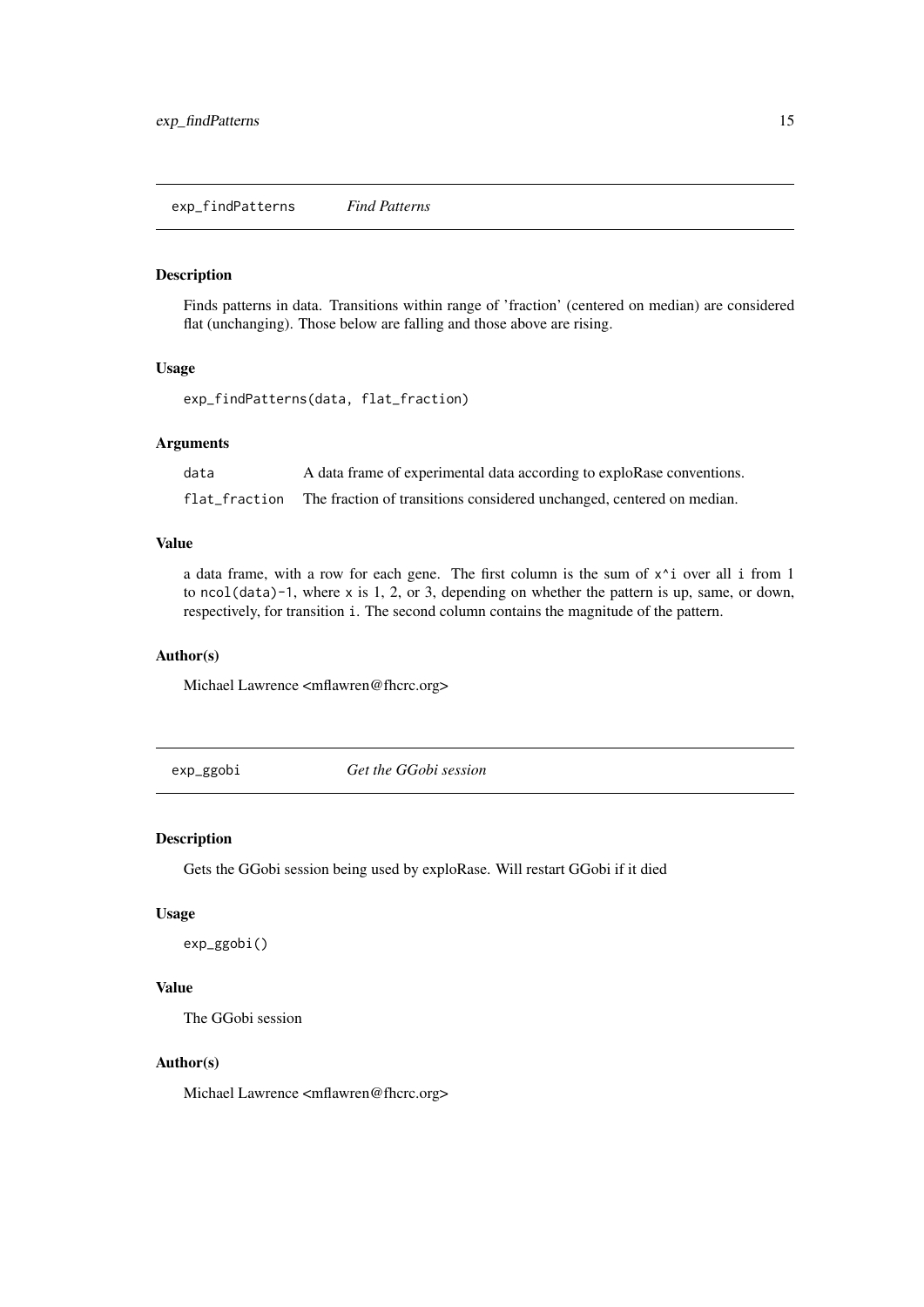<span id="page-15-0"></span>

# Description

Currently a hack that checks if the main window exists

#### Usage

exp\_isRunning()

# Value

whether exploRase is currently running

# Author(s)

Michael Lawrence <mflawren@fhcrc.org>

exp\_listFrame *Get entity lists*

# Description

Gets the entity lists loaded in exploRase

#### Usage

exp\_listFrame()

## Value

A data frame with a single column "name" holding the names of the lists

#### Author(s)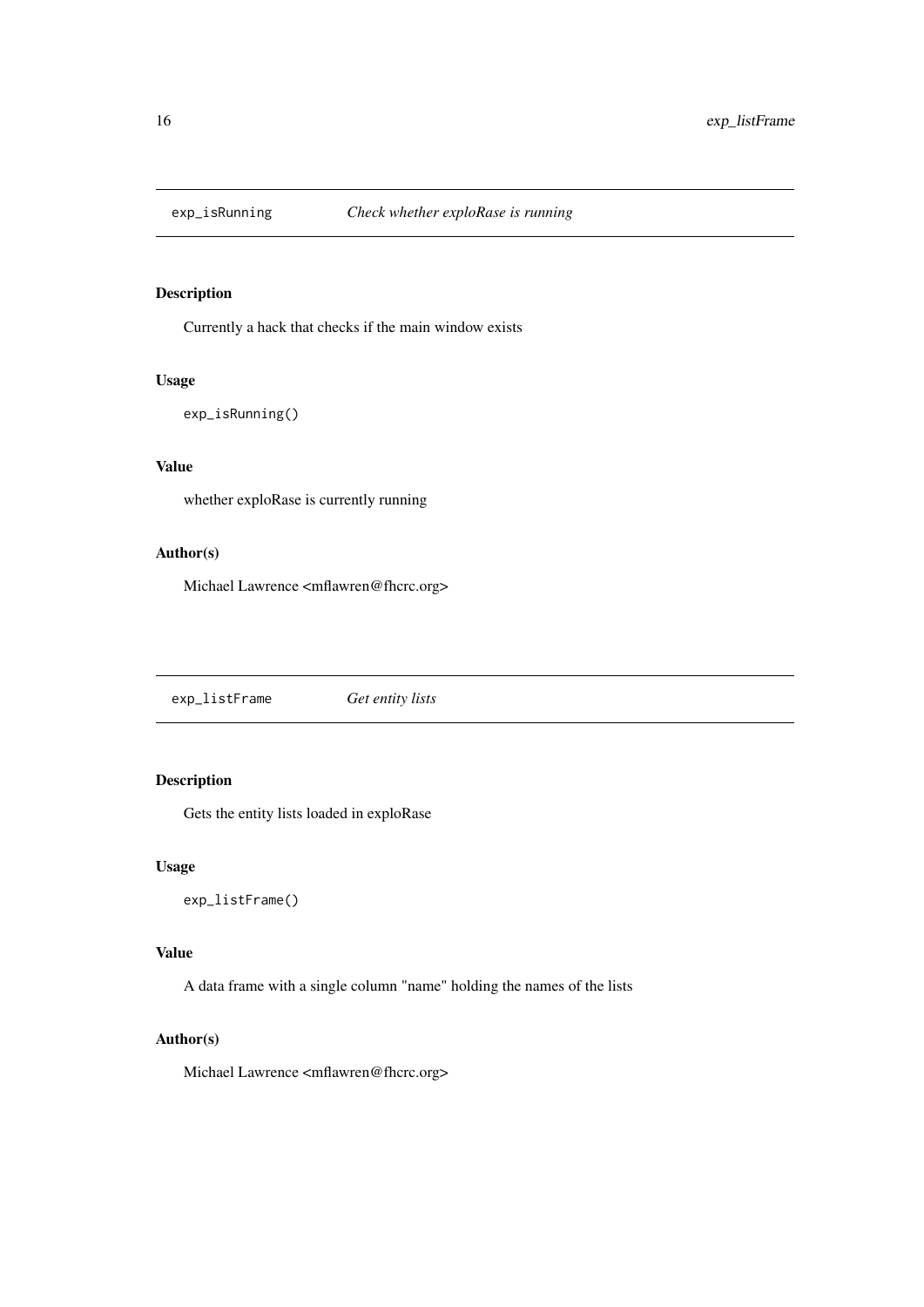<span id="page-16-0"></span>exp\_listSelection *Get selected lists*

#### Description

Gets the names of the lists selected in the exploRase GUI.

# Usage

```
exp_listSelection()
```
## Value

The names of the selected lists

#### Author(s)

Michael Lawrence <mflawren@fhcrc.org>

exp\_loadData *Load experimental data*

#### Description

Load experimental data of a specified type into exploRase (and GGobi).

#### Usage

```
exp_loadData(exp_data, data_name = "expression", ent_type =
"gene", sync = FALSE, add_to_design = !nrow(exp_designFrame(ent_type)))
```
#### Arguments

| exp_data      | a data frame containing experimental data, with observations as rows and con-<br>ditions as columns.                                                                                                                                                                         |
|---------------|------------------------------------------------------------------------------------------------------------------------------------------------------------------------------------------------------------------------------------------------------------------------------|
| data_name     | name of the dataset in GGobi                                                                                                                                                                                                                                                 |
| ent_type      | the entity type ("gene", "met", ) of the data                                                                                                                                                                                                                                |
| sync          | whether to synchronize the other data models with the experimental data. If<br>sync is TRUE, the entity information and experimental design tables will be lim-<br>ited to the observations and conditions, respectively, in the experimental data.<br>This is experimental. |
| add_to_design | whether to add the columns in the dataset as conditions in the experimental<br>design, if they are not there already                                                                                                                                                         |

## Details

Organizes experimental data, loads it into GGobi and synchronizes it with other data (design and entity info)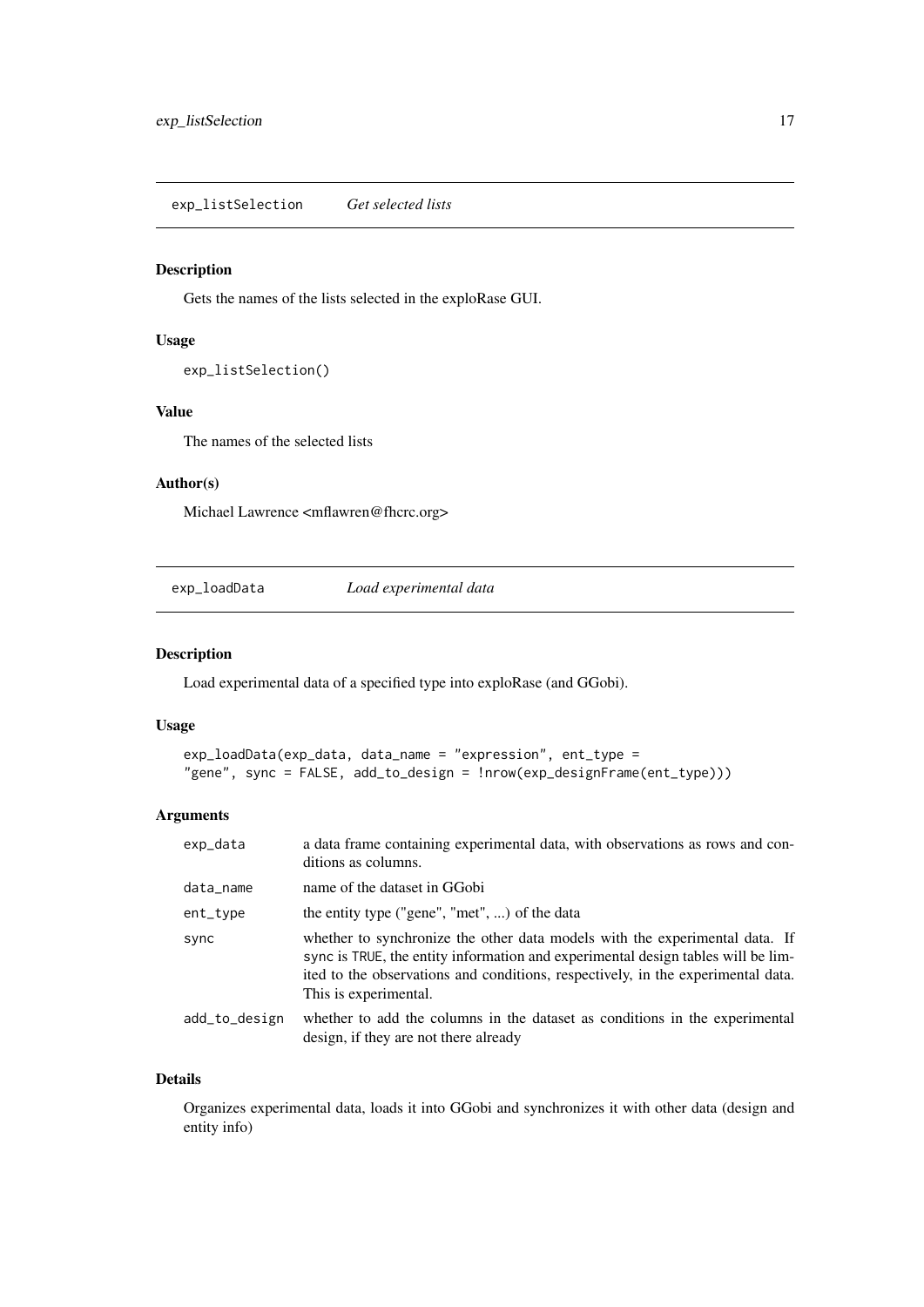#### Author(s)

Michael Lawrence <mflawren@fhcrc.org>

exp\_loadDesign *Load experimental design*

#### Description

Loads a matrix describing the experimental conditions

#### Usage

```
exp_loadDesign(design_info, ent_type = exp_entityType())
```
#### Arguments

| design_info | a data frame with conditions for rows and factors for cols                        |
|-------------|-----------------------------------------------------------------------------------|
| ent_tvpe    | the type of entity to which this design applies. This links This links the design |
|             | to the experimental data and entity information.                                  |

#### Author(s)

Michael Lawrence <mflawren@fhcrc.org>

| exp_loadFiles | Load files |  |
|---------------|------------|--|
|               |            |  |

## Description

Loads a set of files into exploRase

## Usage

```
exp_loadFiles(filenames, data_type = NULL, entity_type = "gene",
                     ignoreUnknown = TRUE)
```
## Arguments

| filenames     | filenames The paths to the files to load                                                                             |
|---------------|----------------------------------------------------------------------------------------------------------------------|
| data_type     | The data type ("data", "design", "info", "list")                                                                     |
| entity_type   | The entity type (by default: "gene", "met", "prot"), only used if data_type is<br>provided.                          |
| ignoreUnknown | If FALSE, throw an error if the data/entity type cannot be determined for a file.<br>otherwise, the file is ignored. |

# Details

If the data\_type is specified, it is assumed that all the files are of the given data\_type and entity\_type. Otherwise, the types are autodetected based on file extensions.

<span id="page-17-0"></span>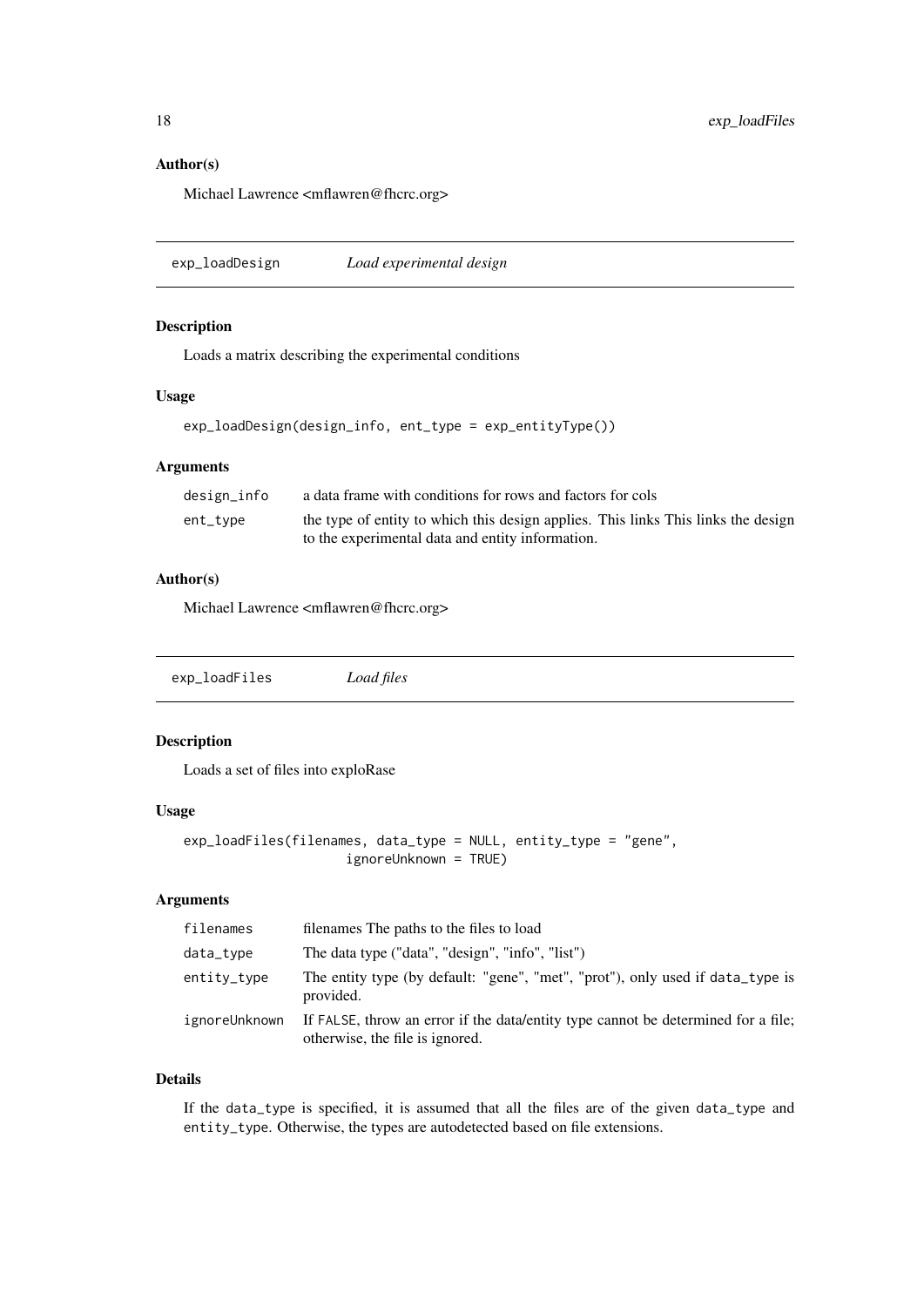#### <span id="page-18-0"></span>exp\_loadInfo 19

#### Author(s)

Michael Lawrence <mflawren@fhcrc.org>

exp\_loadInfo *Load entity metadata*

## Description

Loads a data frame of entity metadata into the metadata table of the given type(s).

## Usage

 $exp\_loadInfo(ent_info, ent_types = "gene", append\_col = TRUE, keywords = NULL, update\_view = TRUE, s$ 

#### Arguments

| ent_info    | the data frame of entity information                       |
|-------------|------------------------------------------------------------|
| ent_types   | a single type identifier (applies to all rows) or a        |
| append_col  | whether the column should be appended or inserted after ID |
| keywords    | a vector of identifiers that describe the added metadata   |
| update_view | whether the metadata view should be updated                |
| sync        | whether metadata rows should be filtered out if they don't |

#### Details

The loaded entity metadata is merged with any existing data and the view is optionally updated to reflect the change. The new set of columns may be appended to the end or inserted just after the "ID" column.

Metadata for multiple entity types may be added simultaneously, if ent\_types is a vector with the same number of elements as the number of rows in ent\_info and specifies the type of the entity described by each row.

#### Author(s)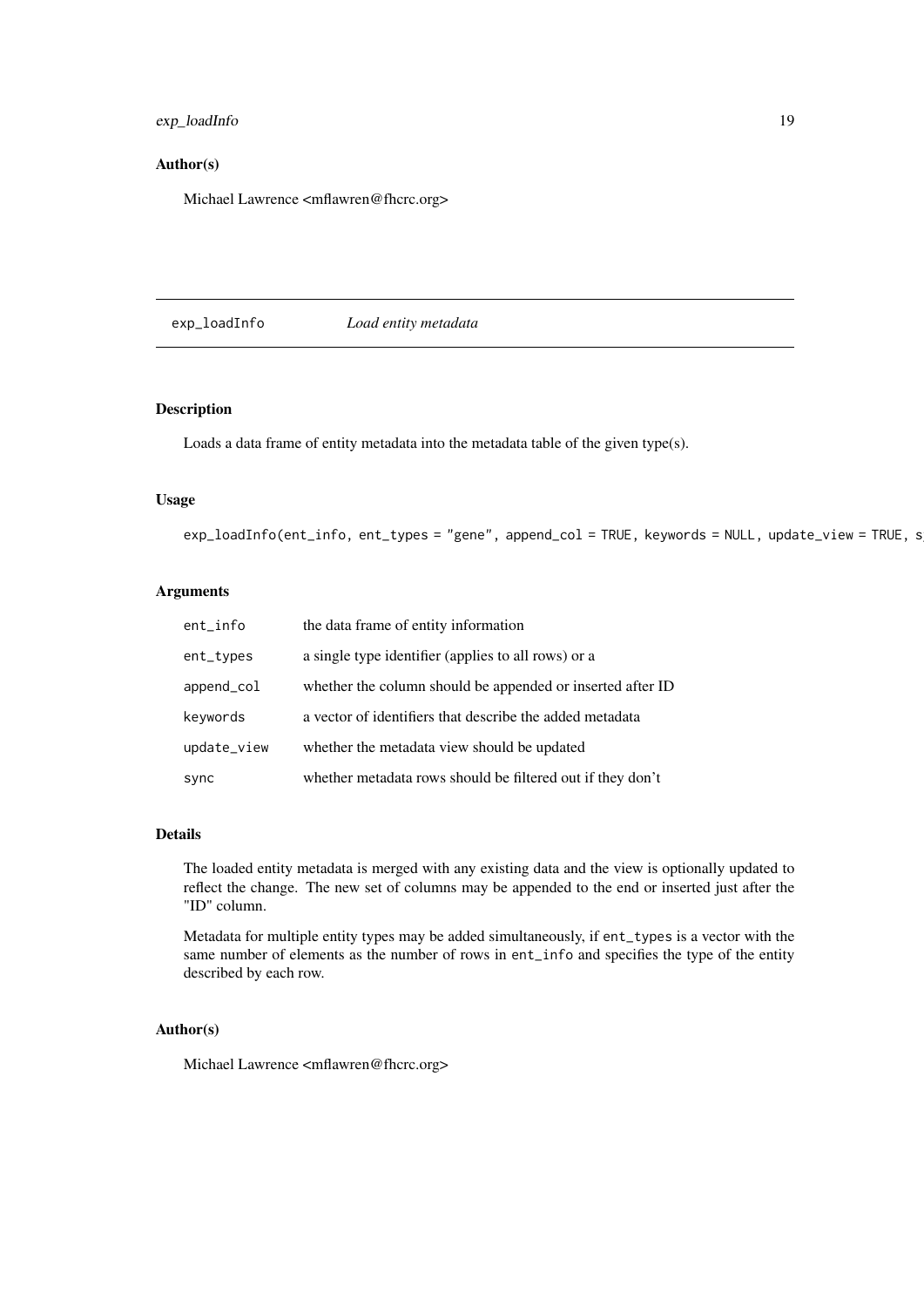<span id="page-19-0"></span>exp\_loadLists *Load entity lists*

#### Description

Loads a list of entity lists (matrices) into exploRase

#### Usage

```
exp_loadLists(ent_lists)
```
#### Arguments

ent\_lists a list of entity lists (1 or 2 column matrices)

#### Details

An entity list matrix may have one or two columns. The last column specifies the entity ID's and its name is the name of the entity list. If there are two columns, the first specifies the type of each entity, allowing entity lists holding entities of different types.

#### Author(s)

Michael Lawrence <mflawren@fhcrc.org>

exp\_loadProject *Load a project*

## Description

Loads a project (a file system directory) into exploRase

#### Usage

```
exp_loadProject(project)
```
#### Arguments

project The path to the directory holding the project

## Details

Loads all of the files in a specified directory, using their file extensions to determine their purpose.

#### Author(s)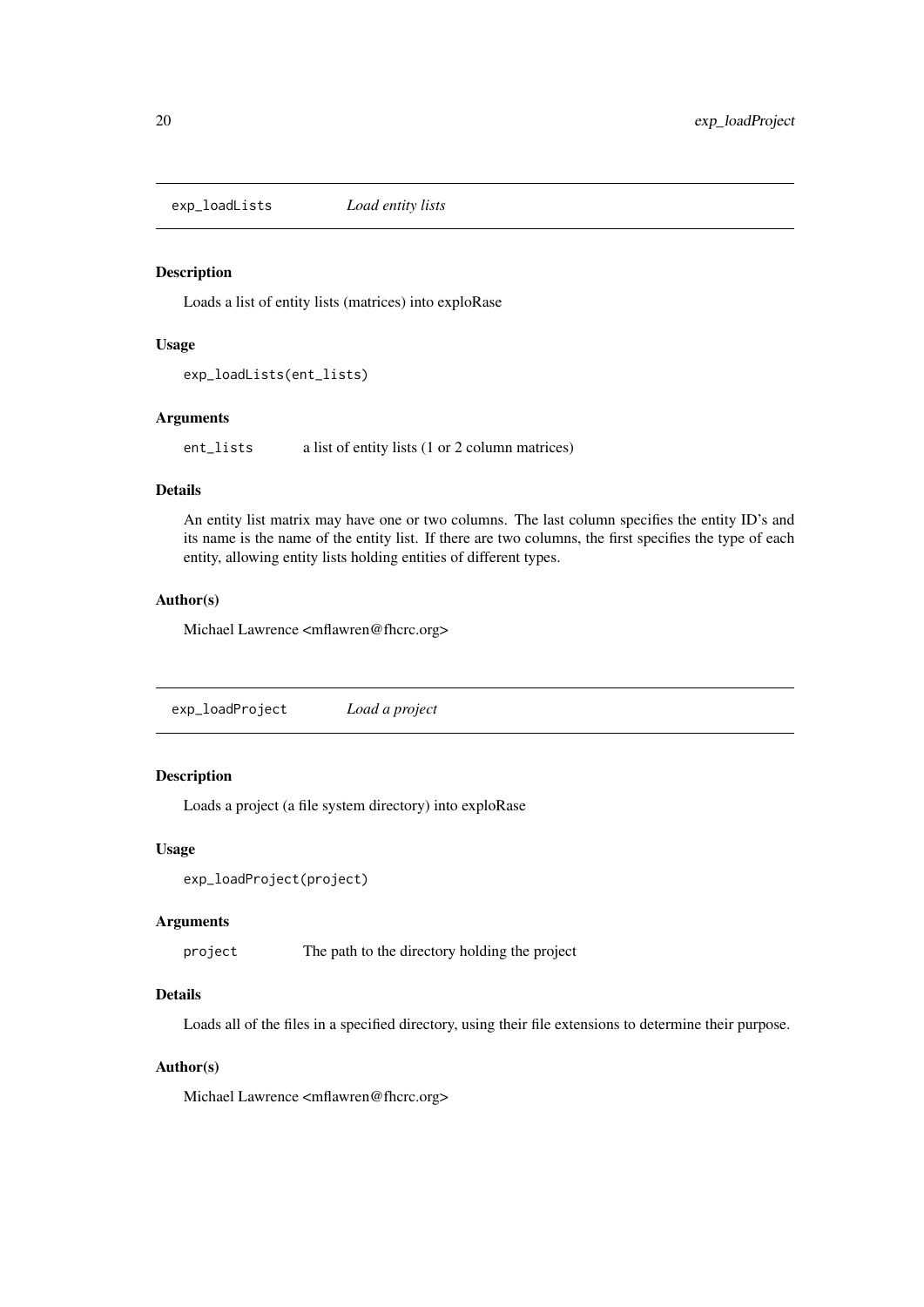<span id="page-20-0"></span>exp\_newList *Create an entity list*

#### Description

Forms the actual entity list matrix from the name, ents, and types

# Usage

exp\_newList(name, ents, types)

#### Arguments

| name  | The name of the entity list           |
|-------|---------------------------------------|
| ents  | The ID's of the entities in the list  |
| types | The types of the entities in the list |

# Value

A matrix conforming to the structure for entity lists

#### Author(s)

Michael Lawrence <mflawren@fhcrc.org>

exp\_removeFilterRules *Remove filter rules*

# Description

Removes the filter rules with the given identifiers for the given type

#### Usage

```
exp_removeFilterRules(rules, ent_type = exp_entityType())
```
#### Arguments

| rules      | the identifiers of the rules to remove         |
|------------|------------------------------------------------|
| $ent_type$ | the entity type of the metadata being filtered |

# Author(s)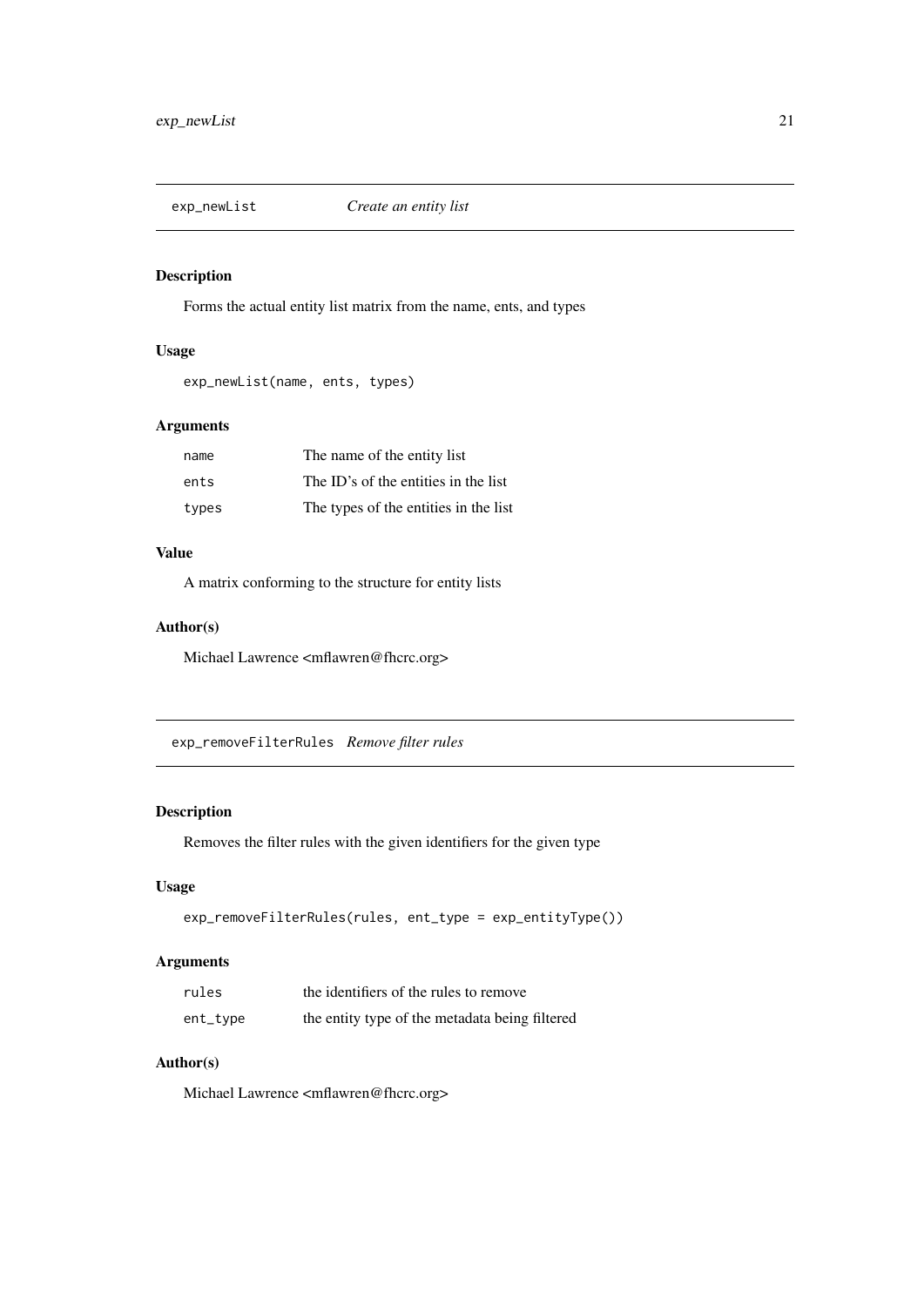<span id="page-21-0"></span>exp\_showClustering *Show a hierarchical clustering*

#### Description

Shows a hierarchical clustering using the "GGobi" dendrogram viewer.

# Usage

```
exp_showClustering(ids, data, clustering)
```
# Arguments

| ids        | The ids of the entities that were clustered |
|------------|---------------------------------------------|
| data       | The experimental data that was clustered    |
| clustering | the clustering, as returned by hclust()     |

### Author(s)

Michael Lawrence <mflawren@fhcrc.org>

exp\_showPatterns *Show patterns*

# Description

Show the calculated patterns in the GUI

#### Usage

```
exp_showPatterns(patterns, desc, samples = exp_designSelection())
```
# Arguments

| patterns | a data frame, with a row for each gene and the first column being the pattern<br>codes and the second the magnitude of the pattern (as returned by $exp_findPatters$ ). |
|----------|-------------------------------------------------------------------------------------------------------------------------------------------------------------------------|
| desc     | a description of the patterns, for labeling them in the GUI                                                                                                             |
| samples  | the samples involved in the calculation, for labeling                                                                                                                   |

## Author(s)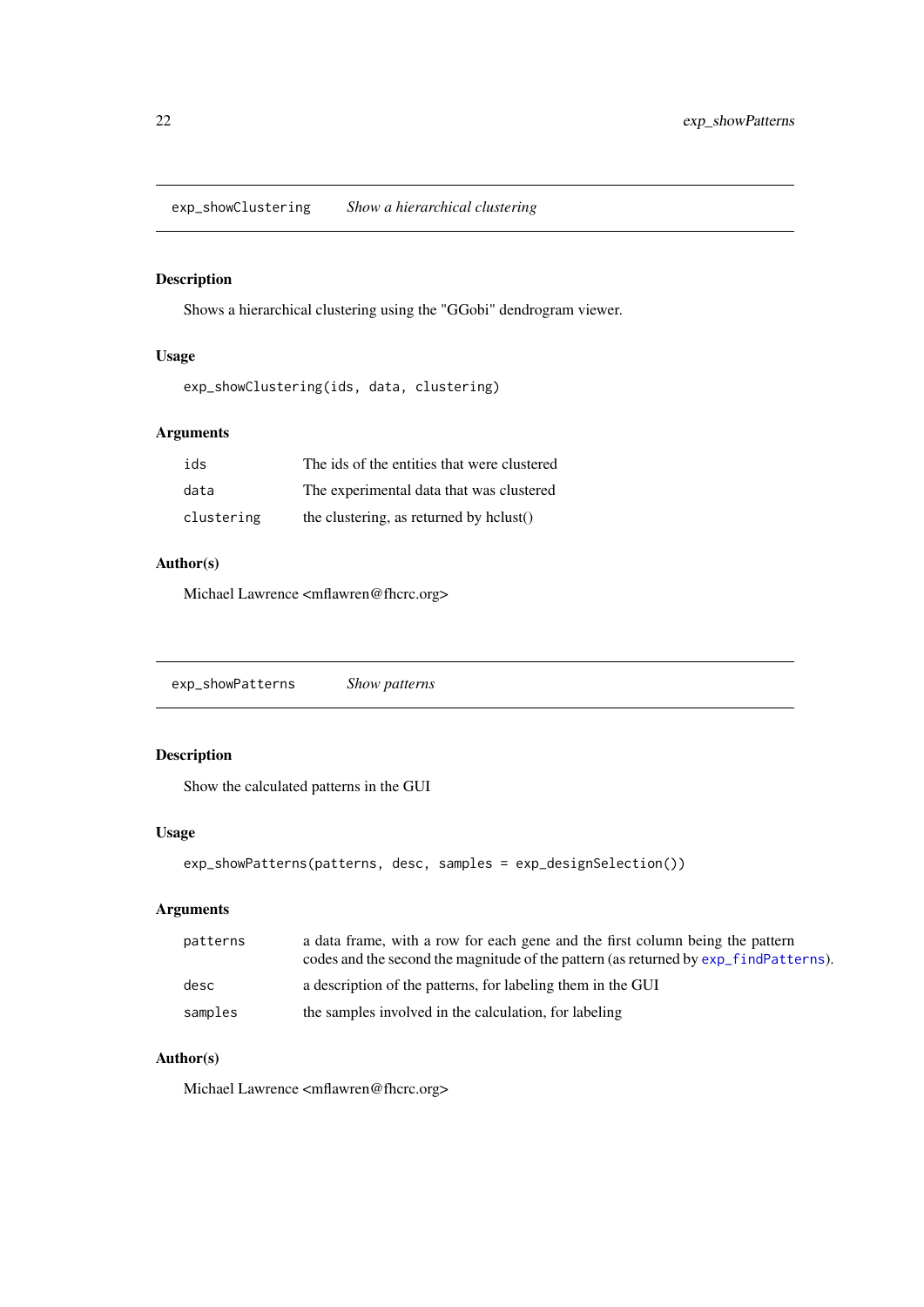<span id="page-22-0"></span>exp\_showResults *Show analysis results*

## Description

Add a column of analysis results to the exploRase table and the GGobi dataset.

## Usage

```
exp_showResults(results, label, sublabels = "", types = exp_entityType(), keyword = NULL, explorase
```
#### Arguments

| results   | the data frame of results. To include results for multiple entity types at once,<br>the result for each type should be concatenated in the same order as the types<br>parameter. |
|-----------|----------------------------------------------------------------------------------------------------------------------------------------------------------------------------------|
| label     | a root label for the result (like the type of analysis)                                                                                                                          |
| sublabels | other labels concatenated to the root (such as the conditions involved)                                                                                                          |
| types     | the entity type(s) of the data from which this result was derived.                                                                                                               |
| keyword   | a keyword identifying this result, for use in context-sensitive help                                                                                                             |
| explorase | whether to show the result in the explorase table                                                                                                                                |
| ggobi     | whether to add the result to the GGobi dataset                                                                                                                                   |

#### Author(s)

Michael Lawrence <mflawren@fhcrc.org>

exp\_toggleFilterRules *Toggle filter rules*

#### Description

Toggles (activates or deactivates) the specified rules for the specified type.

## Usage

```
exp_toggleFilterRules(rules, active = T, ent_type = exp_entityType())
```
# Arguments

| rules    | The identifiers of the rules to toggle                      |
|----------|-------------------------------------------------------------|
| active   | Whether to activate or deactivate the rules                 |
| ent_type | The entity type of the metadata being filtered by the rules |

# Author(s)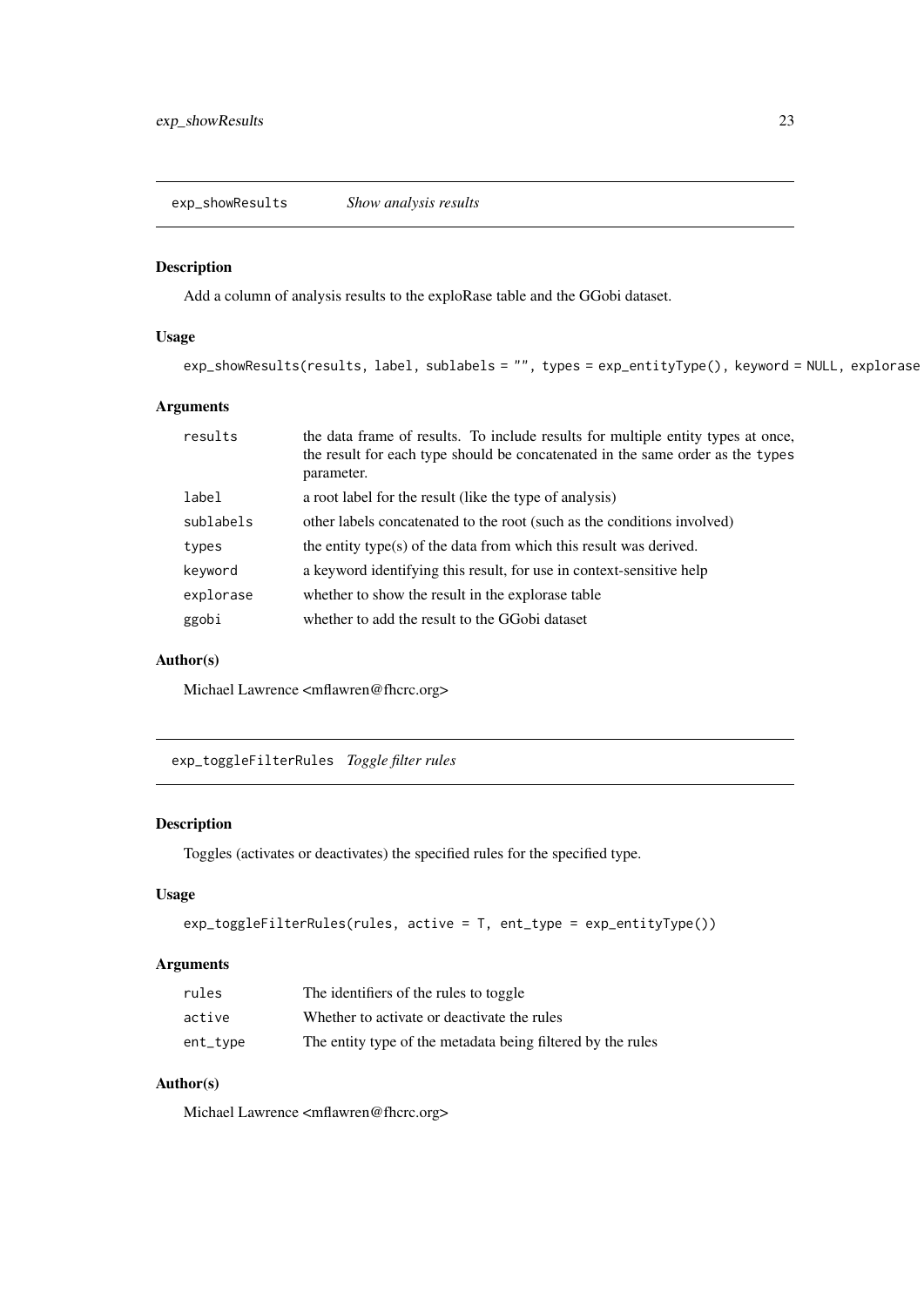# <span id="page-23-0"></span>Index

∗Topic IO exp\_loadFiles, [18](#page-17-0) exp\_loadProject, [20](#page-19-0) ∗Topic arith exp\_calcAngleDist, [5](#page-4-0) exp\_calcCanberraDist, [5](#page-4-0) exp\_calcCorrelationDist. [6](#page-5-0) exp\_calcDiff, [6](#page-5-0) exp\_calcEuclideanDist, [7](#page-6-0) exp\_calcMahalanobisDist, [7](#page-6-0) exp\_calcZeroCorDist. [8](#page-7-0) exp\_findPatterns, [15](#page-14-0) ∗Topic dynamic exp\_close, [9](#page-8-0) exp\_colorEntities, [9](#page-8-0) exp\_ggobi, [15](#page-14-0) exp\_showClustering, [22](#page-21-0) exp\_showPatterns, [22](#page-21-0) exp\_showResults, [23](#page-22-0) explorase, [3](#page-2-0) ∗Topic manip bioc\_integration, [2](#page-1-0) exp\_addEntityType, [4](#page-3-0) exp\_addFilterRule, [4](#page-3-0) exp\_dataset, [10](#page-9-0) exp\_designFactors, [10](#page-9-0) exp\_designFrame, [11](#page-10-0) exp\_designSelection, [11](#page-10-0) exp\_entitiesInList, [12](#page-11-0) exp\_entityFrame, [12](#page-11-0) exp\_entitySelection, [13](#page-12-0) exp\_entityType, [13](#page-12-0) exp\_entityTypes, [14](#page-13-0) exp\_filterRules, [14](#page-13-0) exp\_listFrame, [16](#page-15-0) exp\_listSelection, [17](#page-16-0) exp\_loadData, [17](#page-16-0) exp\_loadDesign, [18](#page-17-0) exp\_loadInfo, [19](#page-18-0) exp\_loadLists, [20](#page-19-0) exp\_newList, [21](#page-20-0) exp\_removeFilterRules, [21](#page-20-0) exp\_showResults, [23](#page-22-0)

exp\_toggleFilterRules, [23](#page-22-0) ∗Topic misc exp\_isRunning, [16](#page-15-0) ∗Topic regression exp\_calcResiduals, [8](#page-7-0) bioc\_integration, [2](#page-1-0) exp\_addEntityType, [4](#page-3-0) exp\_addFilterRule, [4](#page-3-0) exp\_calcAngleDist, [5](#page-4-0) exp\_calcCanberraDist, [5](#page-4-0) exp\_calcCorrelationDist, [6](#page-5-0) exp\_calcDiff, [6](#page-5-0) exp\_calcEuclideanDist, [7](#page-6-0) exp\_calcMahalanobisDist. [7](#page-6-0) exp\_calcResiduals, [8](#page-7-0) exp\_calcZeroCorDist, [8](#page-7-0) exp\_close, [9](#page-8-0) exp\_colorEntities, [9](#page-8-0) exp\_dataFrame *(*exp\_dataset*)*, [10](#page-9-0) exp\_dataset, [10](#page-9-0) exp\_designFactors, [10](#page-9-0) exp\_designFrame, *[3](#page-2-0)*, [11](#page-10-0) exp\_designSelection, [11](#page-10-0) exp\_entitiesInList, [12](#page-11-0) exp\_entityFrame, *[3](#page-2-0)*, [12](#page-11-0) exp\_entitySelection, [13](#page-12-0) exp\_entityType, [13](#page-12-0) exp\_entityTypes, [14](#page-13-0) exp\_expressionSet *(*bioc\_integration*)*, [2](#page-1-0) exp\_featureData *(*bioc\_integration*)*, [2](#page-1-0) exp\_filterRules, [14](#page-13-0) exp\_findPatterns, [15,](#page-14-0) *[22](#page-21-0)* exp\_ggobi, [15](#page-14-0) exp\_isRunning, [16](#page-15-0) exp\_listFrame, [16](#page-15-0) exp\_listSelection, [17](#page-16-0) exp\_loadData, [17](#page-16-0) exp\_loadDesign, [18](#page-17-0) exp\_loadExpressionSet *(*bioc\_integration*)*, [2](#page-1-0) exp\_loadFiles, [18](#page-17-0) exp\_loadInfo, [19](#page-18-0)